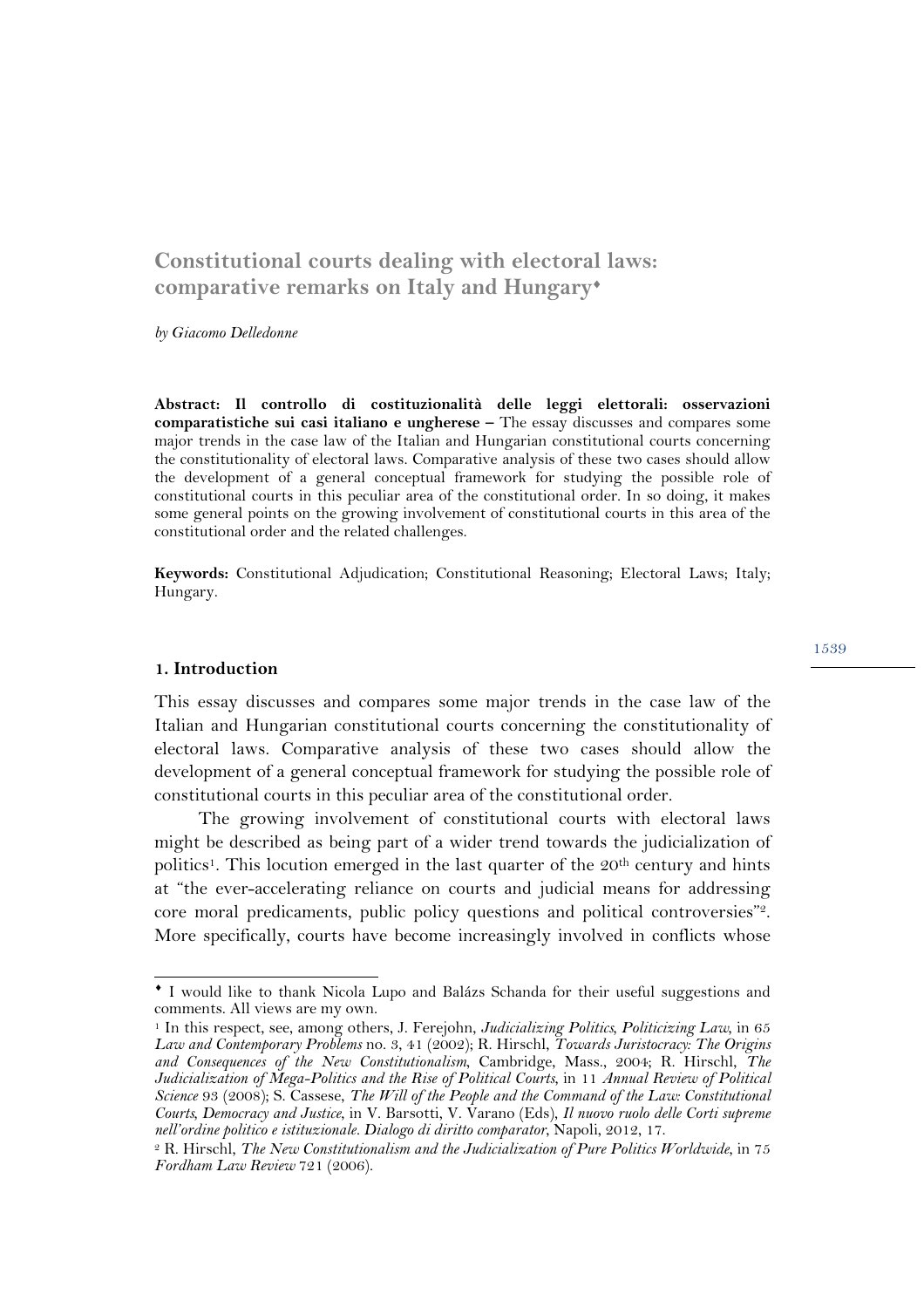solution used to be seen as reserved for constitutional conventions and gentlemen's agreements among the political branches<sup>3</sup>.

Against this backdrop, electoral laws have proven to be no exception. This is true both of well-established democracies and countries which have departed from authoritarian regimes and embraced liberal constitutionalism recently. Pildes has stated that

"Over the last generation, we have witnessed … 'the constitutionalization of democratic politics'. … Court decisions now routinely engage certain expressive aspects of democracy and elections … In addressing various constitutional challenges to the way legislative rules structure democratic participation and elections, courts struggle to reconcile protection of essential democratic rights; the need to permit popular experimentation with the forms of democracy; the risk of political insiders manipulating the ground rules of democracy for self-interested reasons; and the need to protect democracy against anti-democratic efforts that arise through the political process itself"4.

Why might it be useful to compare the Italian and the Hungarian cases? The answer combines elements drawn from the "most different cases" and "most similar cases" principles for selecting cases in comparative constitutional research<sup>5</sup>.

The constitutions of Italy and Hungary belong to different "waves" of constitution making in Europe. The Italian Constitution of 1947 was drafted in the immediate aftermath of World War II and, unlike the German Basic Law of 1949, is an example of weak rationalisation of parliamentary government<sup>6</sup>. Hungary was part of the "third wave" of liberal constitutionalism and in the Central and Eastern European constitutional landscape, the Hungarian case is among the most interesting ones. Hungary is the only country in that region of Europe in which the Communist Constitution, dating back to 1949, was not replaced but massively amended. In 2011, an entirely new Fundamental Law came into force.

These circumstances are quite relevant when it comes to constitutional adjudication. The Italian Constitutional Court, like its (West) German counterpart, is one of the oldest constitutional courts in continental Europe and its establishment can be described as a typical reaction to a totalitarian past. The Hungarian Constitutional Court was established in 19897, by which time constitutional courts had become a key component of liberal constitutionalism,

1540

l

<sup>3</sup> As remarked by A. Sperti, *Corti supreme e conflitti tra poteri. Spunti per un confronto Italia-Usa sugli strumenti e le tecniche di giudizio del giudice costituzionale*, Torino, 2005, 83.

<sup>4</sup> R.H. Pildes, *Elections*, in M. Rosenfeld, A. Sajó (Eds), *The Oxford Handbook of Comparative Constitutional Law*, Oxford, 2012, 529, 530.

<sup>5</sup> See R. Hirschl, *The Question of Case Selection in Comparative Constitutional Law*, in 53 *Am. J. Comp. L.* 125, 132 ff. (2005).

<sup>6</sup> See B. Mirkine-Guetzévitch, *Les nouvelles tendances du droit constitutionnel*, Paris, 1931, 23; M. Rubechi, *La forma di governo dell'Italia Repubblicana. Genesi, caratteristiche e profili evolutivi di un nodo mai risolto*, in F. Cortese, C. Caruso, S. Rossi (Eds), *Immaginare la Repubblica. Mito e attualità dell'Assemblea Costituente*, Milano, 2018, 175, 181 f.

<sup>7</sup> Act XXXI of 1989, amending the Constitution of 1949.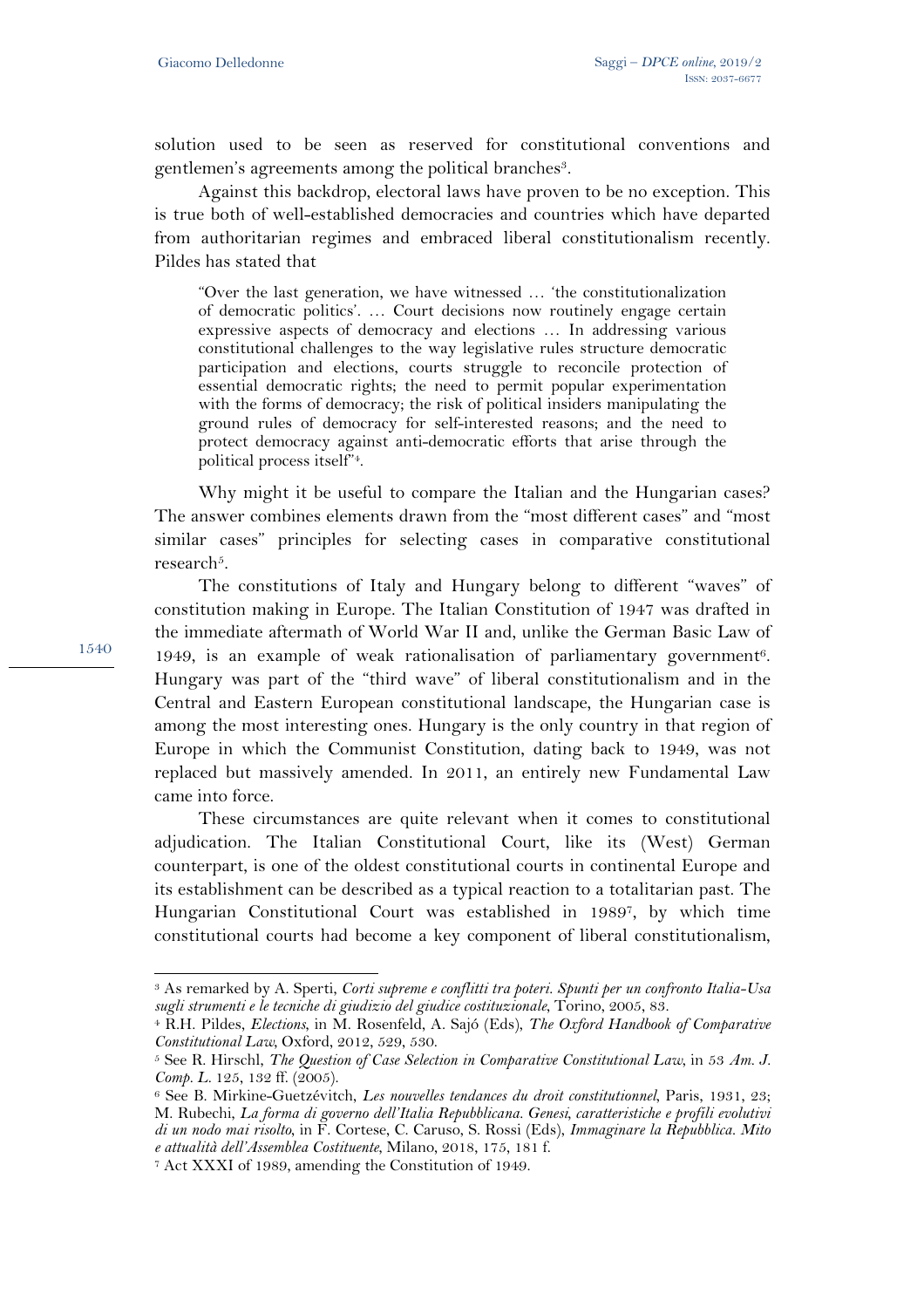$\overline{a}$ 

so much that "virtually no one writes a constitution today without providing for rights protection and a mode of review"8. Among the "third wave" constitutional systems, the Hungarian Constitutional Court, at least in the first two decades of its existence, has played a major role both during the transition to liberal democracy9 and afterwards. László Sólyom, first President of the Court (and later President of the Republic) famously defined it as the most powerful constitutional court in the world10.

Both countries have experienced some kind of institutional transition after the end of the Cold War. Needless to say, these have been deeply different, as no authoritarian regime was in place in Italy before 1990. However, the collapse of the traditional post-war party system in the wake of the Tangentopoli scandals paved the way not only for a reorganisation of the political system but also for a debate on whether and how to amend the Constitution<sup>11</sup>, most notably its provisions on the executive-legislative relations. As of today, these attempts have largely been unsuccessful<sup>12</sup>.

In Hungary, constitutional reform was also the subject of heated debates in the 1990s and 2000s. This happened because the decision to modify the Constitution of 1949 instead of drafting an entirely new one was widely seen as unsatisfactory. This view, typical of conservative circles, arose because there had been no radical, formally entrenched departure from Communism and, in fact, the 1989 amendments were the result of a compromise between the Communist elites and wide sectors of the opposition parties, the Round Table Talks<sup>13</sup>. For all the radical differences between Communist government and the constitutional settlement after 1989, the peaceful, smooth character of the post-Communist transition was one of the reasons of "the lack of emotional attachment that the population felt towards the 1949/1989 Constitution"14. It is necessary to keep these preconditions in mind in order to assess the events which have followed Prime Minister Viktor Orbán's return to office and the elaboration and drafting of an entirely new Fundamental Law. Incidentally, the Fundamental Law

<sup>8</sup> A. Stone Sweet, *Constitutional Courts*, in M. Rosenfeld, A. Sajó (Eds), *The Oxford Handbook of Comparative Constitutional Law*, cit., 816, 819.

<sup>9</sup> See P. Paczolay, *Judicial Review of the Compensation Law in Hungary*, in 13 *Michigan J. Int'l L.* 816 (1992).

<sup>10</sup> See C. Dupré, *Importing the Law in Post-Communist Transitions: The Hungarian Constitutional Court and the Right to Human Dignity*, Oxford, 2003, 6.

<sup>11</sup> See C. Fusaro, *Per una storia delle riforme costituzionali (1948-2015)*, in *Riv. trim. dir. pubbl.*, 2015, 431, 480 ff.

<sup>12</sup> See M. Bassini, O. Pollicino, *Nothing left to do but vote – The (almost) untold story of the Italian constitutional reform and the aftermath of the referendum*, in *Verfassungsblog*, 15 December 2016, at verfassungsblog.de/nothing-left-to-do-but-vote-the-almost-untold-story-of-theitalian-constitutional-reform-and-the-aftermath-of-the-referendum; P. Passaglia (Ed), *The 2016 Italian Referendum: Origin, Stakes, Outcome*, a special issue of *Italian Law Journal*, 2017.

<sup>13</sup> See J. Kis, *Introduction: From the 1989 Constitution to the 2011 Fundamental Law*, in G.A. Tóth (Ed), *Constitution for a Disunited Nation: On Hungary's 2011 Fundamental Law*, Budapest, 2012, 1, 3 ff.; G. Spuller, *Transformation of the Hungarian Constitutional Court: Tradition, Revolution, and (European) Prospects*, in 15 *German L. J.* 637, 641 (2014).

<sup>14</sup> A. Jakab, P. Sonnevend, *Continuity with Deficiencies: The New Basic Law of Hungary*, in 9 *Eur. Const. L. Rev.* 102, 105 (2013).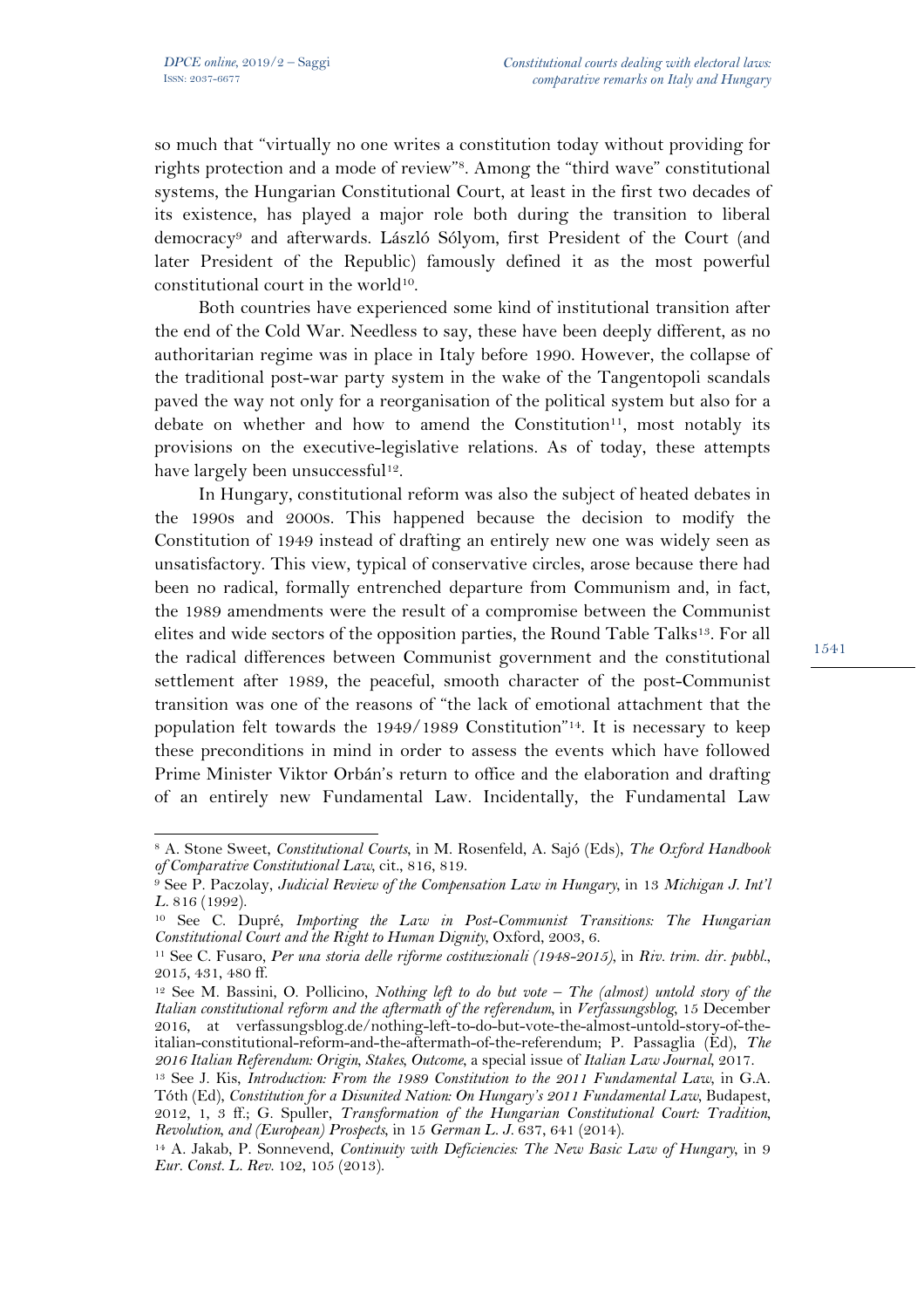currently in force has significantly affected and, according to critics, undermined the institutional position and powers of the Constitutional Court15. Furthermore, the far-reaching reform of the Constitutional Court has been described as one key component in the transition towards an illiberal democracy.

Electoral legislation and electoral reform have played a major role in constitutional politics discussions in both countries throughout the last three decades. This is closely related to the peculiar positions of electoral laws within the constitutional order.

The next section will clarify some basic elements concerning the notion of electoral law and the relevant constitutional provisions in Italy and Hungary. Section 3 discusses the (possible) role of the two constitutional courts in terms of access to constitutional justice. The fourth section concisely presents the evolution of electoral laws in Italy and Hungary in the last three decades. Section 5 analyses the case law of the two constitutional courts in this sector and the last section discusses the main results of the comparative analysis.

### **2. Electoral legislation as part of the constitutional order**

### *2.1. Preliminary definitions*

Some preliminary definitions are needed before addressing the major issues underlying judicial review of electoral laws in Italy and Hungary. These concern the possible notions of electoral law, the relation between constitutional provisions and (ordinary) electoral laws) and the position of electoral laws within the constitutional order.

First and foremost, what is meant by (national) electoral laws for the purposes of this essay? It might be argued that electoral laws are complex norms, as they regulate a number of distinct, although closely intertwined issues – they might be fittingly described as systems of concentric circles. At the heart of the electoral law lies the electoral system or voting system which provides rules for turning votes into seats and might also include prescriptions concerning the delimitation of constituencies. A "second circle" is made up of rules concerning who is entitled to vote or to be elected. Finally, a third, external circle encompasses other norms, whose ultimate goal is to ensure that electoral fairness is respected, e.g. voting procedures, oversight of elections, regulation of electoral communication and opinion polling, campaign financing, reimbursement of election expenses and so  $\text{on}^{16}$ . For the purposes of this essay, only the legislative and supralegislative regulation of the voting system will be considered.

1542

<sup>15</sup> On this see L. Sólyom, *Das ungarische Verfassungsgericht*, in A. von Bogdandy, C. Grabenwarter, P.M. Huber (Eds.), *Handbuch Ius Publicum Europaeum*, vol. 6, *Verfassungsgerichtsbarkeit in Europa: Institutionen*, Heidelberg, 2016, 705, 727 ff.

<sup>16</sup> See F. Lanchester, *Il sistema elettorale in senso stretto dal "Porcellum" all'"Italicum"*, in *Democrazia e diritto*, no. 1/2015, 15.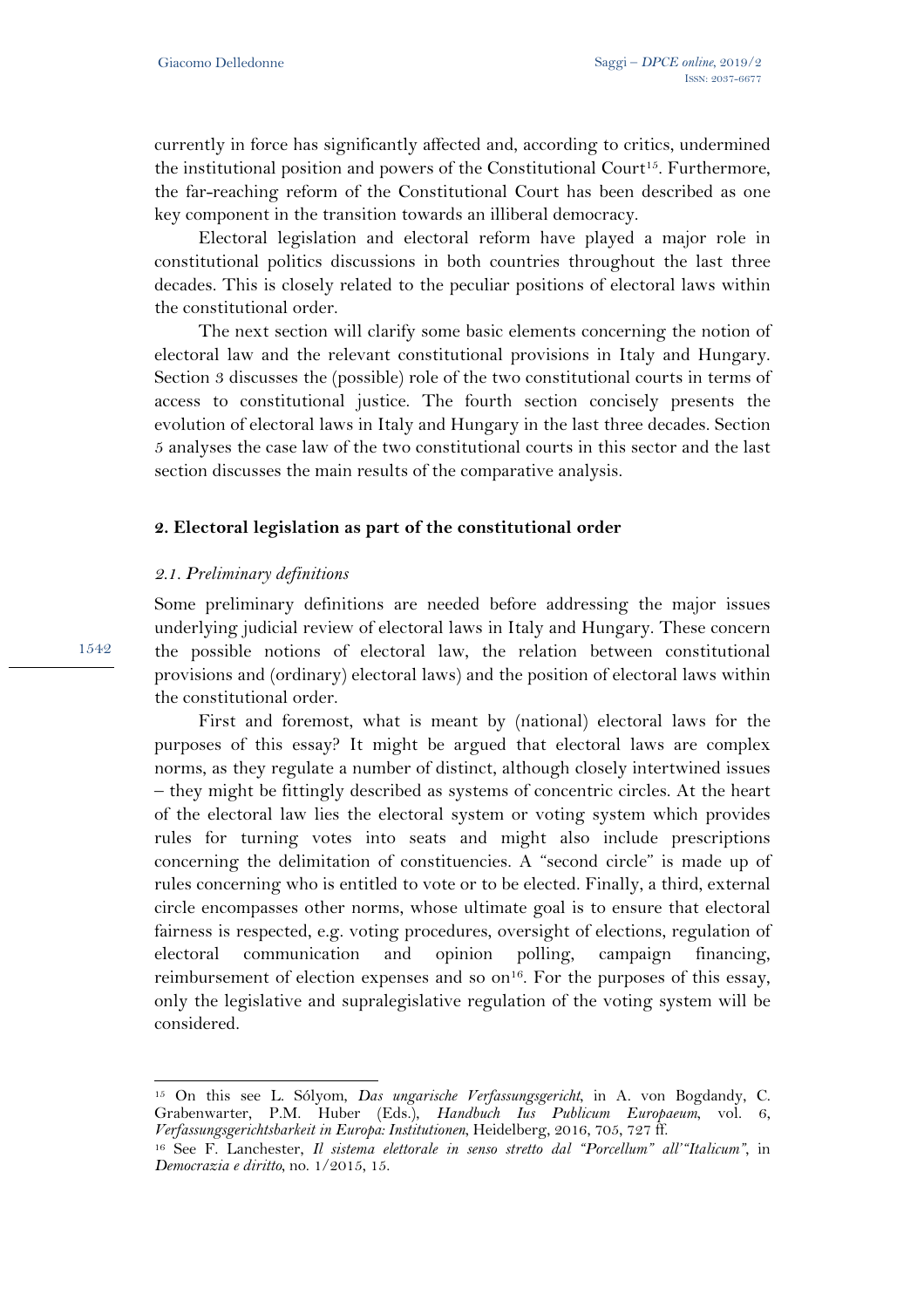The relation between relevant constitutional provisions and electoral legislation can only be properly understood from a double vantage point. The electoral law is generally an ordinary law and often enjoys a very peculiar status within the legal order. Italian constitutional scholarship has striven to grasp the ambiguous status of this law. The electoral law has been defined as the core of the material constitution as it determines how the prevalent political forces are represented (and selected) and ultimately shape the course of state action<sup>17</sup>. Regardless of its formal status, the electoral law is closely connected to the fundamental principles and values of the Constitution<sup>18</sup>. For these reasons, the electoral law lends itself to being described as part of the constitutional order, whose core is the Constitution, as it deeply affects the functioning of representative government and the exercise of voting rights<sup>19</sup>. What clearly emerges is that electoral legislation might influence the way some of the provisions of the Constitution are applied.

On the other hand, constitutions do not necessarily contain detailed prescriptions on electoral laws<sup>20</sup>. The constitutionalisation of one electoral system was a quite frequent option in the aftermath of World War I, at a time when proportional representation was seen as an inevitable consequence of the rise of democratic government and mass political parties<sup>21</sup>. The overall picture has become more complex since 1945. The four largest Member States in the European Union have no constitutionally entrenched electoral system. Because of the alleged failure of parliamentary regimes based on proportional representation in France (4th Republic), Germany (Weimar Republic) and Italy (shortly before the March on Rome), in those constitutional orders no specific voting system has been constitutionally entrenched and the legislature enjoys some kind of discretion and flexibility in the electoral domain. Still, 16 out of 28 Member States of the European Union have some form of constitutionalisation of the electoral system. The relevant provisions may be extremely vague<sup>22</sup> or quite detailed<sup>23</sup>; in Portugal, they are even unamendable<sup>24</sup>. However, constitutional provisions concerning the guarantee of voting rights, most notably the right to equal vote, or mandating equal opportunities for political

l

<sup>17</sup> See T.E. Frosini, *Sistemi elettorali e sistemi di partito*, in P. Carrozza, A. Di Giovine, G.F. Ferrari (Eds), *Diritto costituzionale comparato*, 2nd edition, Roma-Bari, 2014, 877, 879.

<sup>18</sup> See F. Lanchester, *Il sistema elettorale in senso stretto dal "Porcellum" all'"Italicum"*, cit., 15.

<sup>19</sup> See A. Barbera, *Costituzione della Repubblica italiana*, in *Enciclopedia del diritto*, Annali VIII, Milano, 2015, 263, 277 f.

<sup>20</sup> See detailed overview by A. Gigliotti, *Sui principi costituzionali in materia elettorale*, in *Riv. AIC*, no. 4/2014, 2 f., available at www.rivistaaic.it/sui-principi-costituzionali-in-materiaelettorale.html; L. Seurot, *Faut-il constitutionnaliser le mode de scrutin aux élections législatives?*, in *Rev. fr. dr. const.*, 2015, 657, 669 ff.

<sup>21</sup> See P. Carrozza, *È solo una questione di numeri? Le proposte di riforma degli artt. 56 e 57 Cost. per la riduzione dei parlamentari*, in *Diritto pubblico comparato ed europeo*, special issue, 2019, 81, 93 f.

 $22$  See e.g. Art. 68(3) of the Spanish Constitution of 1978: "The election in each constituency shall be conducted on the basis of proportional representation".

<sup>&</sup>lt;sup>23</sup> See Arts. 16(4) and 18(5) of the Constitution of the Republic of Ireland of 1937, providing a detailed regulation the *single transferable vote*.

<sup>24</sup> See Art. 288 of the Constitution of 1976.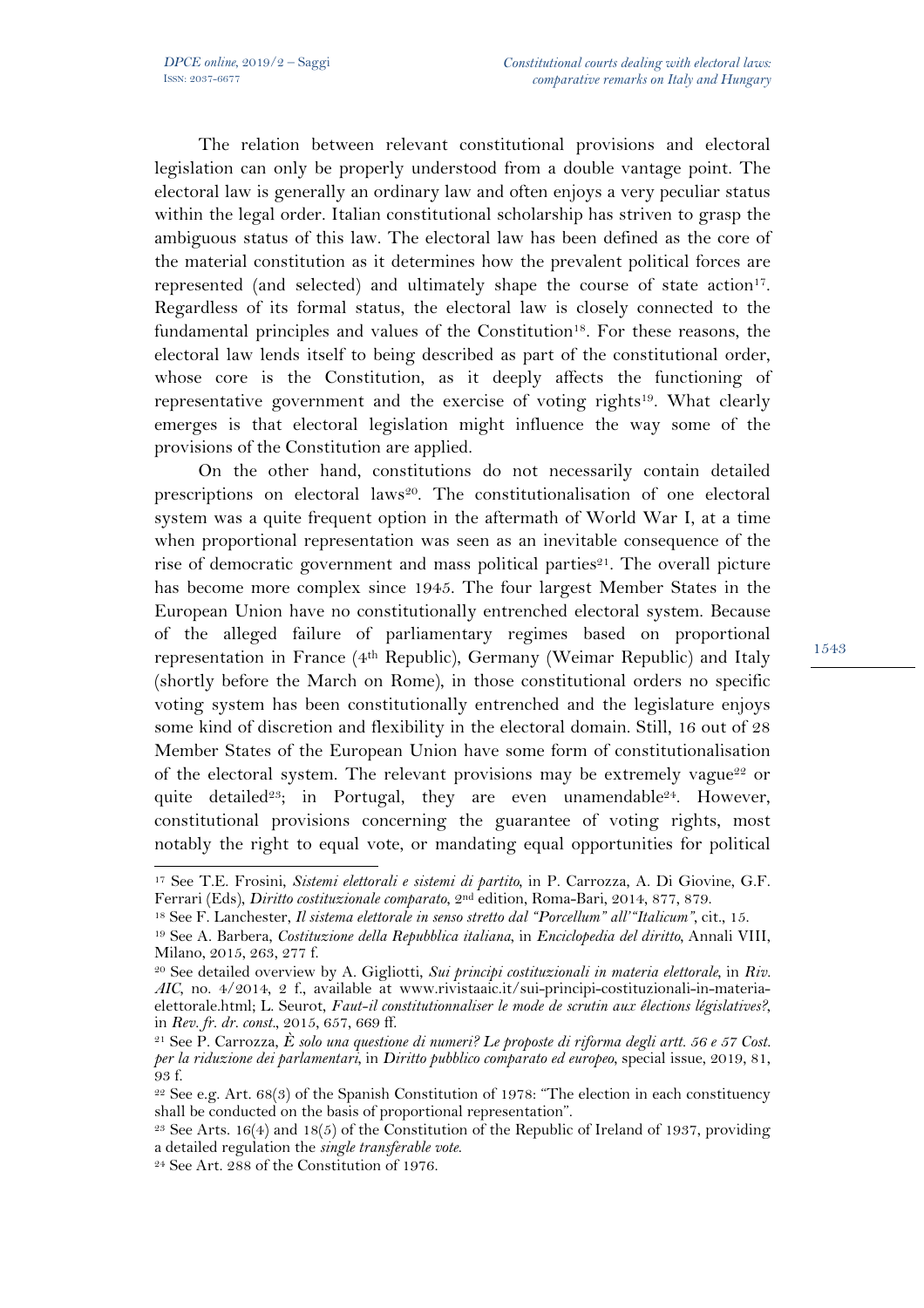parties provide constitutional courts with another major standard for reviewing electoral laws. This is all the more relevant in jurisdictions, like Italy and Hungary, in which no specific voting system has been formally entrenched.

Leaving aside substantial issues, the circumstances under which an electoral law has been passed have also become increasingly important. The Code of Good Practice in Electoral Matters, adopted in October 2002 by the Venice Commission of the Council of Europe<sup>25</sup>, focuses not only on the "underlying principles of Europe's electoral heritage" (e.g. universal, equal, free and secret suffrage) but also on the *conditions* for implementing these principles. For the purposes of this essay, it is important to underline that:

"a. Apart from rules on technical matters and detail – which may be included in regulations of the executive – *rules of electoral law must have at least the rank of a statute*.

"b. The *fundamental elements* of electoral law, in particular the electoral system proper, membership of electoral commissions and the drawing of constituency boundaries, *should not be open to amendment less than one year before an election*, or should be *written in the constitution or at a level higher than ordinary law*"26.

More recently, the Venice Commission has made it clear that

"It is important that methods of allocation of seats and any other fundamental elements of the electoral legislation are determined by a broad political consensus. A broad public consultation and acceptance of the election legislation encourages public trust and confidence in the electoral process"27.

Compliance with the guidelines laid down in the Code of Good Practice in Electoral Matters has turned into a contentious issue both in Italy and Hungary in the last decade. The *Ekoglasnost v. Bulgaria* case shows that the European Court of Human Rights has not refrained from finding a Member State of the Council of Europe in violation of Art. 3 of Protocol no. 1 of the European Convention on Human Rights, as specified by the Code of Good Practice in Electoral Matters<sup>28</sup>.

### *2.2. Relevant provisions*

l

Regarding the relevant constitutional provisions, it should be noted that the Italian Constitution of 1947, the Hungarian Constitution of 1949 (amended in

<sup>25</sup> Available at www.venice.coe.int/webforms/documents/?pdf=CDL(2002)139-e.

<sup>26</sup> Code of Good Practice in Electoral Matters, § II.2 (emphases added).

<sup>27</sup> Venice Commission, Opinion no. 662/2012 on the Act on the Elections of Members of Parliament of Hungary, § 31.

<sup>28</sup> See P. Bonetti, *Ekoglasnost c. Bulgaria: la stabilità delle regole elettorali nell'anno precedente le elezioni*, in *Quad. cost.*, 2013, 168; P. Faraguna, *Le "buone" riforme elettorali: ce le chiede l'Europa?*, in *Quad. cost.*, 2013, 409; L. Trucco, *The conditions of participation in elections as part of the fundamental electoral rules*, in *Diritti comparati*, 7 February 2013, at www.diritticomparati.it; C. Fasone, G. Piccirilli, *Towards a Ius Commune on Elections in Europe? The Role of the Code of Good Practice in Electoral Matters in 'Harmonizing' Electoral Rights*, in 16 *Election L. J.* 247, 254 (2017).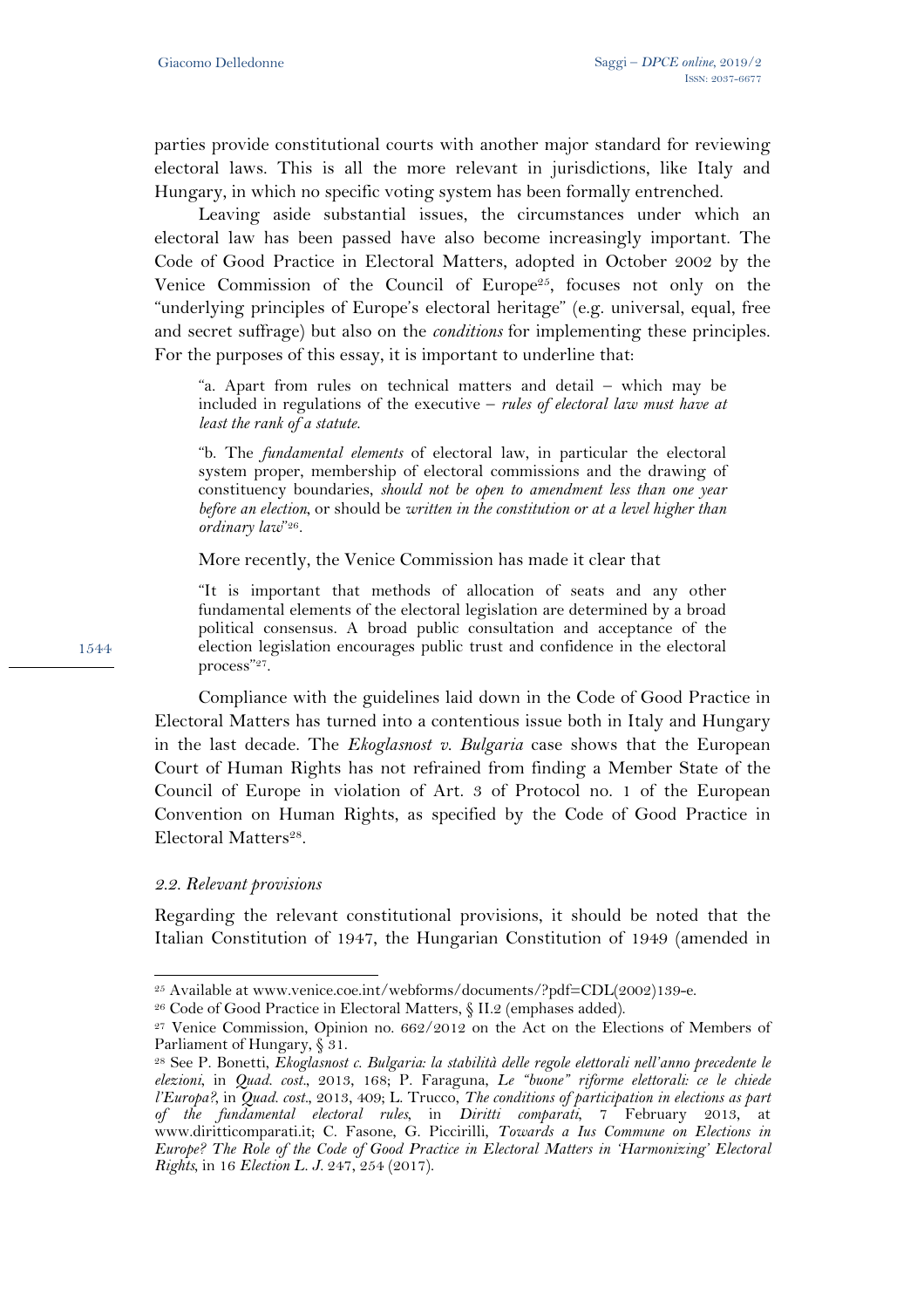1989) and the Hungarian Fundamental Law of Easter 2011 do not provide for the adoption of a specific electoral system; rather, they contain guarantees of voting rights<sup>29</sup>. Therefore, the constitutional courts of the two countries have to rely on other constitutional provisions when reviewing electoral laws. The most important provisions concern the fundamental right to equal vote and, possibly, a necessity of intrinsic rationality of the legislative provisions at stake. Finally, both in Italy and Hungary, for different reasons, there is or has been speculation about the semi-constitutional status of a specific electoral system. A particular electoral system has sometimes been seen to enjoy a peculiar constitutional status in both countries even in the absence of more explicit constitutional norms.

As said before, this article only focuses on the constitutional case law concerning voting systems. It is worth mentioning that voting rights have been highly contentious in a jurisdiction, like Hungary, in which the links between citizenship and nationhood have always been quite troubled<sup>30</sup>. Voting rights of Hungarian citizens belonging to national minorities and of Hungarian nationals living outside Hungary are a highly topical question in discussions about the Fundamental Law currently in force<sup>31</sup>.

Starting with the main relevant provisions in the Italian Constitution, Art. 48(2) defines voting rights in a typical way – vote is "personal and equal, free and secret. The exercise thereof is a civic duty". On the other hand, no constitutional provision explicitly entrenches a specific electoral system and debates at the Constituent Assembly show that some of the constituent fathers were in favour of entrenching proportional representation, at least with regard to lower house elections. The text which was passed by the Assembly does not mention any specific voting systems<sup>32</sup>. However, an influential constitutional law scholar, Carlo Lavagna, argued that a clear preference for proportional representation could be drawn from the Constitution<sup>33</sup>. The starting point of his claim is that

 $\overline{a}$ <sup>29</sup> The only possible exception is the Constitution of the Hungarian Republic of Councils under Russian influence, which was drafted in 1919: see M. Toscano, *Prime soluzioni costituzionali comuniste (Finlandia – Ungheria)*, Firenze, 1946, 41 f.

<sup>30</sup> See M.M. Kovács, J. Tóth, *Country Report: Hungary*, EUDO Citizenship Observatory, Country Report, RSCAS/EUDO-CIT-CR 2010/36, at http://eudocitizenship.eu/docs/CountryReports/Hungary.pdf.

<sup>&</sup>lt;sup>31</sup> According to Article  $2(2)$  of the Fundamental Law, "[n]ationalities living in Hungary shall participate in the work of Parliament in the manner defined by a cardinal Act". Cardinal Act CLXXIX of 2011 defines legally recognized nationalities as "all ethnic groups resident in Hungary for at least one century" (Art. 1, § 1), i.e. the Bulgarian, Greek, Croatian, Polish, German, Armenian, Roma/Gypsy, Romanian, Ruthenian, Serbian, Slovak, Slovene, and Ukrainian minorities. As regards representation of historic minorities in the Italian Parliament, see F. Guella, *Le garanzie per le minoranze linguistiche nel sistema elettorale c.d. Italicum*, in *Riv. AIC*, no. 3/2015, at www.rivistaaic.it/le-garanzie-per-le-minoranzelinguistiche-nel-sistema-elettorale-c-d-italicum.html.; M. Monti, *Rappresentanza politica preferenziale delle minoranze e uguaglianza del voto: considerazioni alla luce della recente disciplina del c.d. Rosatellum e del sindacato della Corte in materia elettorale*, in *federalismi.it*, 2018, at www.federalismi.it/nv14/articolo-documento.cfm?Artid=35838.

<sup>32</sup> See L. Trucco, *Democrazie elettorali e Stato costituzionale*, Torino, 2011, 513 f.

<sup>33</sup> See C. Lavagna, *Il sistema elettorale nella Costituzione italiana*, in *Riv. trim. dir. pubbl.*, 1952, 849; id., *Istituzioni di diritto pubblico*, 5th edition, Torino, 1982, 558 ff.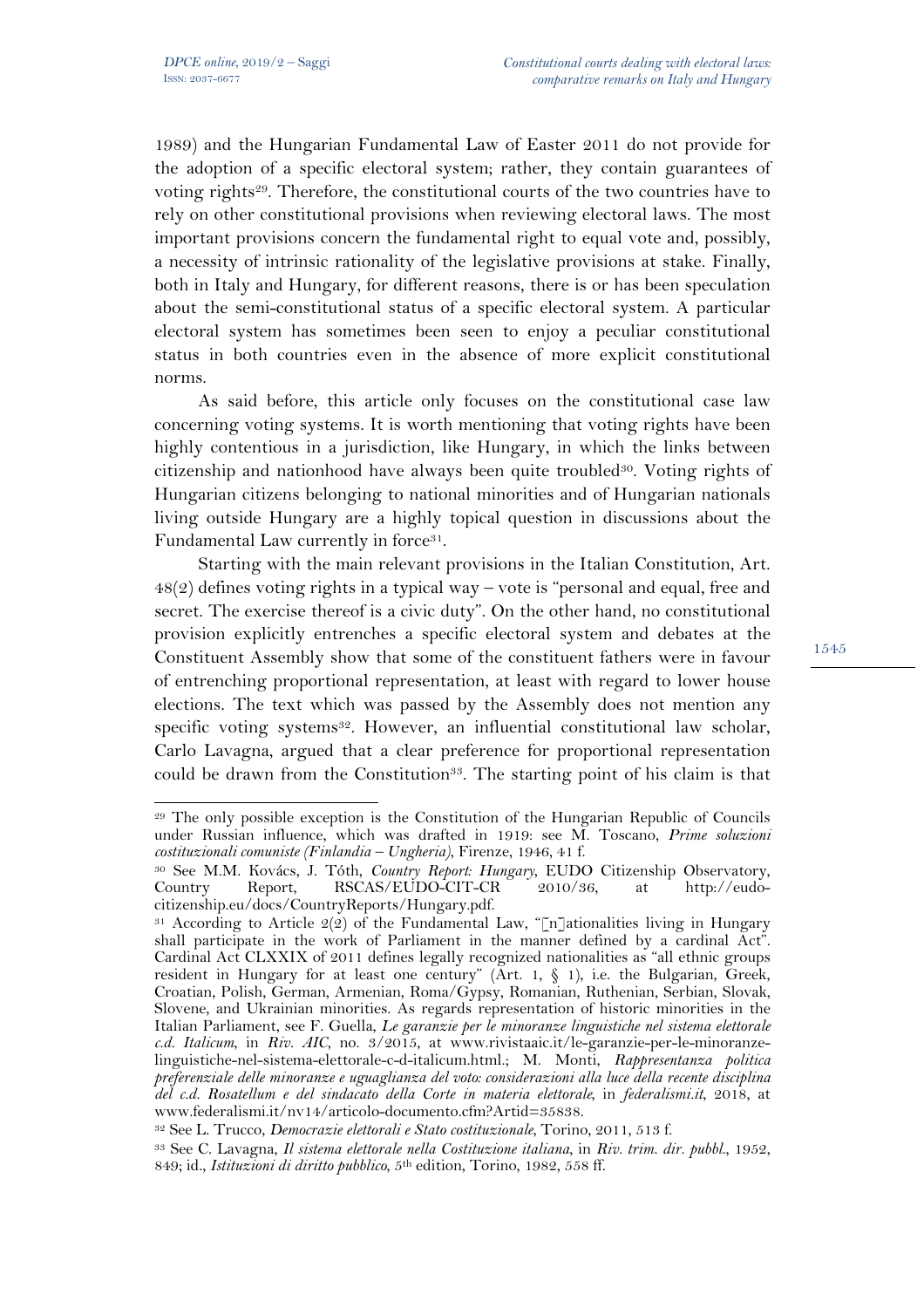the Constitution clearly protects linguistic, religious and political minorities. Moreover, some provisions, which are still in force, require parliamentary majority votes and even two-thirds votes, e.g. the election of the President of the Republic and the judges of the Constitutional Court or the approval of constitutional amendments. All those norms take for granted "the necessity for minorities to be represented in Parliament"34. Against this basic framework, proportional representation seems to be a self-evident consequence of some of the basic assumptions underlying the Italian constitutional arrangements of 1947. Lavagna's theses have not been generally accepted either by scholarship or by the case law of the Constitutional Court. They are, however, very prestigious as they provide a comprehensive reading of the provisions of the Constitution<sup>35</sup>. At all institutional layers, the Italian electoral legislation embraced "pure" proportional representation until the early 1990s.

Art. 71(1) of the Hungarian Constitution of 1949 (as amended in 1990) stated that:

"(1) Members of Parliament, the members of the representative bodies of villages, townships and of the districts of the Capital, the legally defined number of the members of the representative body of the capital city, moreover, the Mayor in cases defined in the law, are elected *by direct secret balloting on the basis of the universal and equal right to vote*. … (3) Separate laws provide for the election of the Members of Parliament, the Mayor and the members of the local representative bodies. For the adoption of these laws the votes of *two thirds of the MPs present* are necessary" (emphases added).

Unlike other provisions of the constitutional charter currently in force, Art.  $2(1)$  of the Fundamental Law of 2011 does not dramatically depart from its antecedent, as it provides that "[c]itizens eligible to vote shall exercise *universal and equal suffrage* to elect the Members of Parliament by direct and secret ballot, in elections which guarantee free expression of the will of voters, in accordance with the procedures laid down in a *cardinal Act*" (emphases added)<sup>36</sup>. The most interesting point about these provisions is that a legislative supermajority is required in order to adopt electoral laws. The very same supermajority was and is required in order to amend the Constitution<sup>37</sup>. This confirms the special status of the electoral law among non-constitutional sources of law but the reasons underlying these procedural requirements may well be very different, as will be shown later in greater detail. It is enough to recall that the Fundamental Law currently in force states that a great many areas of the legal system should be regulated by cardinal Acts. According to critics, including the Venice

1546

<sup>34</sup> See C. Lavagna, *Il sistema elettorale nella Costituzione italiana*, cit., 866.

<sup>35</sup> See M. Croce, *Appunti in tema di Costituione italiana e sistemi elettorali (rileggendo Carlo Lavagna)*, in *Riv. AIC*, 2011, available at www.rivistaaic.it/appunti-in-tema-di-costituzioneitaliana-e-sistemi-elettorali-rileggendo-carlo-lavagna.html.

<sup>36</sup> Under Art. T(4) of the Fundamental Law, cardinal Acts are defined as Acts of Parliament "for the adoption or amendment of which the votes of two-thirds of the Members of Parliament present shall be required".

 $37$  See Art.  $24(3)$  of the Constitution of 1949/1989 and Art. S(2) of the Fundamental Law.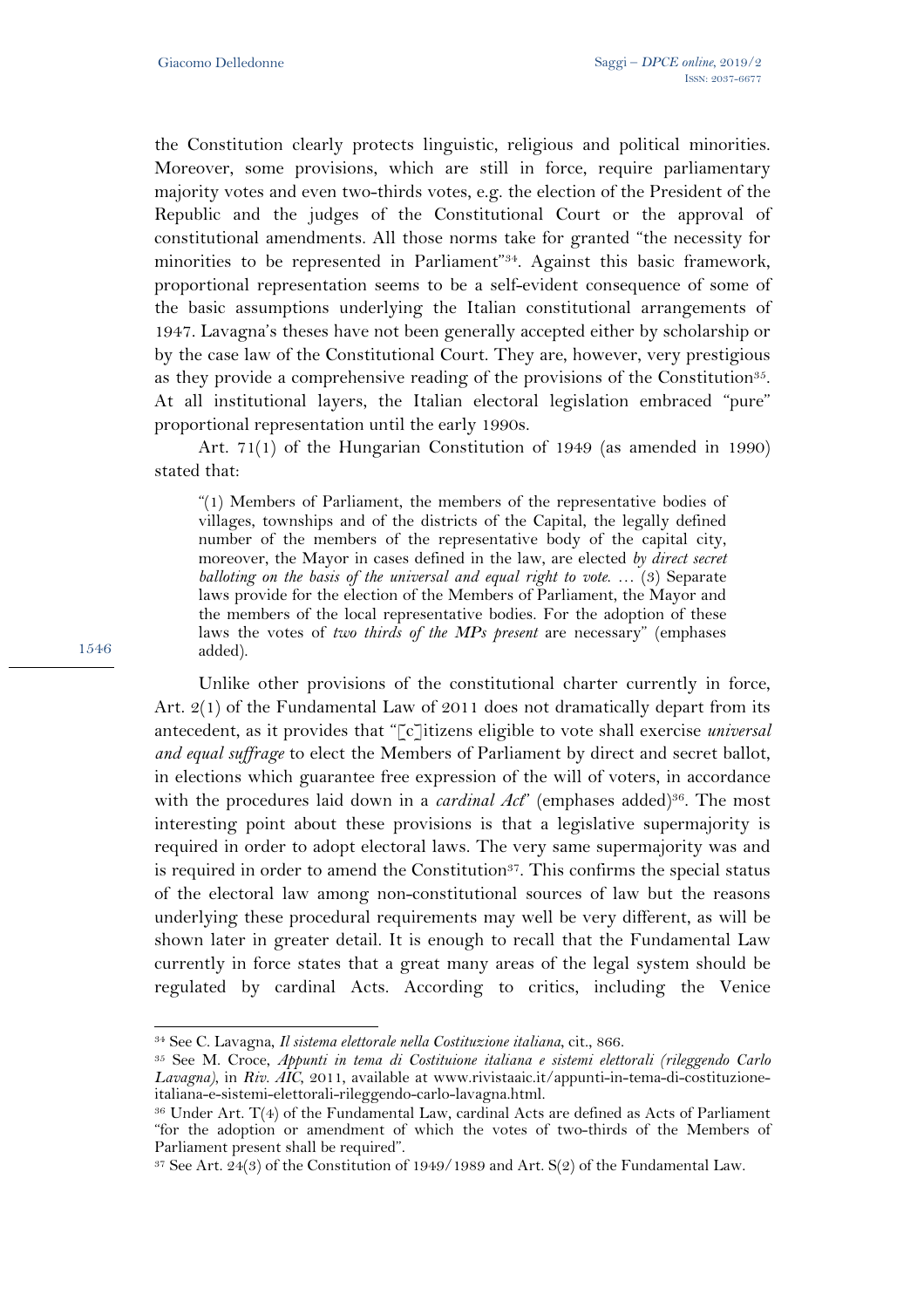Commission<sup>38</sup>, "several of these should be left to ordinary legislation. ... In the present legislative cycle, the governing parties possess the necessary majority to adopt these cardinal Acts. However, a future government having a simple majority without support from the opposition will be limited in shaping its economic and financial policies"39.

Thus, the principle of equal suffrage provides the main constitutional parameter for the judicial review of electoral laws. Leaving aside the general prohibition of plural and weighted voting, this principle lends itself both to moderate and strict readings. Strict readings, for instance, have become more influential in the case law of the German Federal Constitutional Court (FCC). A moderate reading of equal suffrage merely demands that the "one person, one vote" principle is respected; the German FCC refers to this as *Zählwertgleichheit*. However, for the principle of equal suffrage to be fully respected, the electoral law should also be required to ensure that each vote is equally efficient, i.e. there is equal opportunity for success at the polls, *Erfolgswertgleichheit* according to the FCC.

In Italy, a moderate reading of the principle of equal suffrage clearly prevailed until the Constitutional Court rendered its Judgment no. 1/2014. Carlo Lavagna argued that the implicit constitutional entrenchment of proportional representation required Art. 48 of the Constitution and the principle of equal voting to be construed to ensure that there is not only formal equality of voters but also substantial equality, thereby confirming the quasiconstitutional status of proportional representation<sup>40</sup>.

### **3. Constitutional courts facing electoral laws**

 $\overline{a}$ 

Constitutional courts are becoming more often involved with reviewing electoral laws<sup>41</sup>. This is more striking in Western European democracies, in which conflicts concerning electoral laws were traditionally reserved for agreements among the political actors. Consequently, the legislature was supposed to enjoy wide discretion within the framework of the constitution<sup>42</sup>. On the whole, this trend might be seen as a signal of growing disconnection between political elites and the public and also between established political parties and emerging parties and movements. Political elites might have been perceived to have

<sup>&</sup>lt;sup>38</sup> Venice Commission, Opinion no.  $621/2011$  on the new Constitution of Hungary,  $\S$  22 ff.

<sup>39</sup> P. Sonnevend, A. Jakab, L. Csink, *The Constitution as an Instrument of Everyday Party Politics: The Basic Law of Hungary*, in A. von Bogdandy, P. Sonnevend (Eds), *Constitutional Crisis in the European Constitutional Area: Theory, Law and Politics in Hungary and Romania*, Oxford, 2015, 33, 78 f.

<sup>40</sup> See C. Lavagna, *Il sistema elettorale nella Costituzione italiana*, cit., 871.

<sup>41</sup> See e.g. T. Abbiate, G. Milani, *Giurisprudenze costituzionali e sistemi elettorali: la sentenza n. 1/2014 della Corte costituzionale italiana in prospettiva comparata*, in *Rass. parl.*, 2014, 913; A. D'Aloia, *Dai voti ai seggi. Limiti costituzionali alla distorsione della rappresentanza elettorale*, in *Rass. parl.*, 2014, 813; G. Delledonne, *Corti costituzionali e legislazione elettorale: una comparazione italo-tedesca*, in *Riv. trim. dir. pubbl.*, 2014, 1031.

<sup>42</sup> See C. Pinelli, *Eguaglianza del voto e ripartizione dei seggi tra circoscrizioni*, in *Giur. cost.*, 2010, 3322.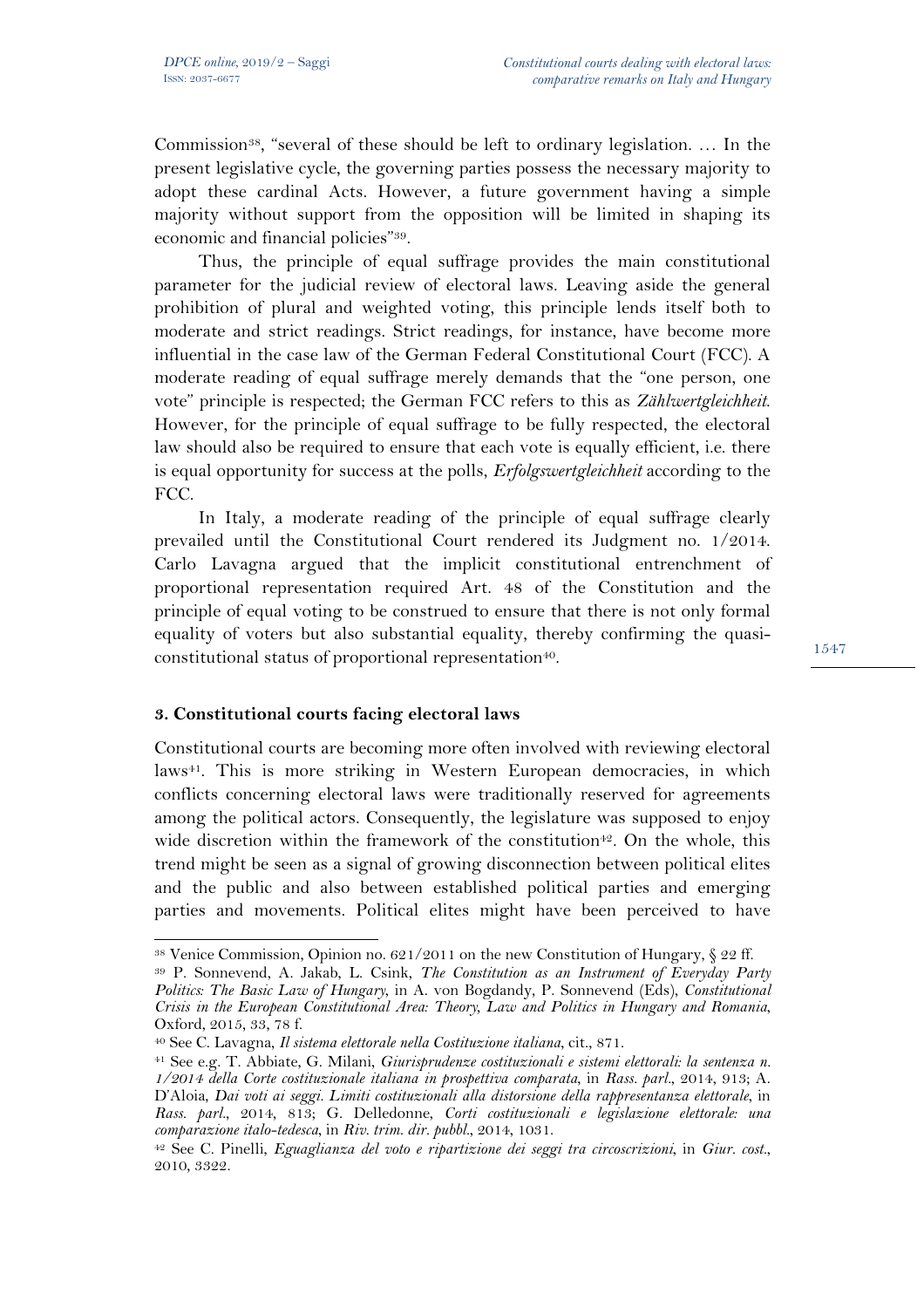exploited their established institutional position in order to shape the contents of the electoral law to their own advantage, thereby ensuring self-perpetuation. The jurisdiction in which an activist attitude of the Constitutional Court is more clearly recognisable is undoubtedly the Federal Republic of Germany. The FCC has developed a strict reading of the principle of equal suffrage and a generous interpretation of voting rights protected by Art. 38 of the Basic Law as a constitutional clause justifying the admissibility of constitutional complaints in this area<sup>43</sup>.

The Italian and the Hungarian constitutional courts have both been involved in those discussions and conflicts, which are always somehow embarrassing for constitutional judges because of some long-standing assumptions about electoral laws being very peculiar laws. Leaving aside the issue of legislative discretion, another major problem arises, in terms of legal effects, after an electoral law has been totally or partially struck down by the Constitutional Court.

Some superficial similarities, however, should not conceal fundamental differences between the margins of manoeuvre of the two courts. The most important difference has to do with access to constitutional adjudication in Italy and Hungary and, more specifically, with the possibility of challenging the electoral law before either Constitutional Court. Because of its relative youth (see above at par. 1), access to the Hungarian Constitutional Court is generally easier, as it includes cases initiated by ordinary courts, constitutional complaints, referral of laws by parliamentary minorities as well as, until 2011, *actio popularis*<sup>44</sup> (*ex post* review). Furthermore, before an ordinary law comes into force, it may also be referred to the Constitutional Court upon request of the National Assembly or of the President of the Republic (*ex ante* review)<sup>45</sup>. This makes it quite easy for opposition groups, inside and possibly outside the legislature, to challenge the electoral law before the Constitutional Court. In recent times, before being promulgated, the electoral law currently in force was referred to the Court by President János Áder, who is generally seen as not being particularly

 $\overline{a}$ <sup>43</sup> See A. Romano, *Accesso alla giustizia costituzionale ed eguaglianza del voto. Legittimazione delle corti e discrezionalità legislativa*, in *Dir. pubbl.*, 2015, 431.

<sup>44</sup> President Sólyom famously defined the *actio popularis*, as regulated by the Constitution, "a substitute for direct democracy", as it enabled ordinary citizens to participate in the process of transformation of the old legal system: see W. Sadurski, *Rights Before Courts: A Study of Constitutional Courts in Postcommunist States of Central and Eastern Europe*, 2nd edition, Dordrecht, 2014, 16 f. In general terms, see R. Uitz, *May Less Be More? Public Interest Standing and the Protection of Constitutional Rights. Lessons from: Hungary's Actio Popularis*, in P. Pasquino, B. Randazzo (Eds), *La giustizia costituzionale ed i suoi utenti*, Milano, 2006, 89; M. Caielli, *Cittadini e giustizia costituzionale. Contributo allo studio dell'actio popularis*, Torino, 2015.

<sup>45</sup> See Art. 6, paras. 2, 4 and 6 of the Fundamental Law. Detailed regulation can be found at Sect. 23 of Act CLI of 2011 on the Constitutional Court (available at www.alkotmanybirosag.hu(rules/act-on-the-cc). According to Art. 26(4) of the Constitution of 1949/1989, "[s]hould the President of the Republic have reservations about the constitutionality of any provision of a law, he may refer such law to the Constitutional Court for review within the period of time specified in Par. (1) prior to ratification".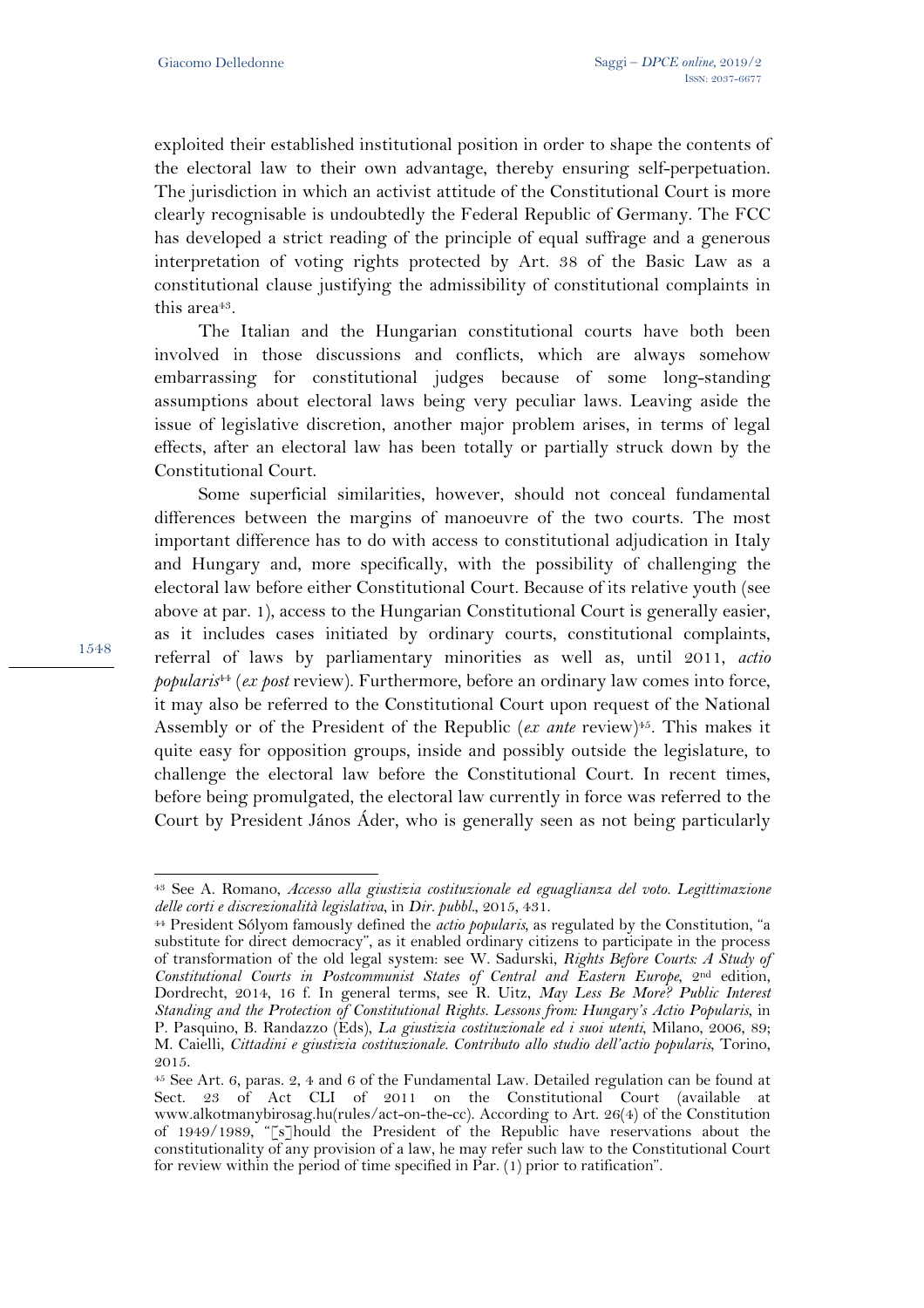$\overline{a}$ 

hostile to the policies of Prime Minister Viktor Orbán<sup>46</sup>. The provisions concerning preliminary voting registration were declared unconstitutional by the Court<sup> $47$ </sup>.

In Italy, it seems much more difficult, at least initially, to challenge the national electoral law before the Constitutional Court<sup>48</sup>. The main reason is that under Art. 66 of the Constitution, the two houses of Parliament are in charge of verifying the credentials of their members. For this reason, it is practically impossible to lodge a complaint with an ordinary or administrative court concerning the application of the national electoral law. Moreover, proceedings before the Constitutional Court cannot be initiated by parliamentary minorities or other political office-holders. Constitutional complaints are not admitted. Regions can only challenge a state law before the Court insofar as it impinges upon their own competencies<sup>49</sup>. In light of this, it seemed very difficult to conceive of constitutional review of electoral laws before the Court rendered its landmark judgment no.  $1/2014$ . It should be noted, however, that the Renzi-Boschi constitutional amendment – finally rejected in a popular referendum on 4 December 2016 – tried to address this issue. If the constitutional amendment had come into force, the revised text of Arts. 73 and 134 of the Constitution would have empowered parliamentary minorities, i.e. at least one-fourth of the members of the lower house or one-third of the members of the Senate, to initiate a priori review of national electoral laws by the Constitutional Court<sup>50</sup>. These procedural difficulties were discussed in depth by scholars with some suggesting that the Court take avail of preventive judgments on the admissibility of referendum initiatives in order to review the national electoral law by its own initiative<sup>51</sup>.

Access to constitutional justice is not the only major difference between the two constitutional courts in this area. The effects of judicial decisions striking down legislative provisions and the possibility of publishing dissenting opinions should also be mentioned.

First, Italian constitutional provisions are quite rigid as regards the effects, most notably temporal effects, of decisions rendered by the Constitutional Court. According to Art. 136(1) of the Constitution, "[w]hen the Court declares the

<sup>46</sup> See K. Kelemen, *Hungary: voter registration declared unconstitutional*, in *Diritti comparati*, 5 February 2013, at www.diritticomparati.it. As regards the constitutional and political role of the Hungarian indirectly elected head of state, see J. Dieringer, *Das politische System der Republik Ungarn. Entstehung – Entwicklung – Europäisierung*, Opladen, 2009, 163 ff.

<sup>47</sup> Hungarian Constitutional Court, judgment no. 1/2013 (English translation available at hunconcourt.hu/letoltesek/en\_0001\_2013.pdf).

<sup>48</sup> Italian electoral laws regulating the election of regional legislative assemblies and of the European Parliament lie outside the scope of this essay.

<sup>49</sup> See V. Barsotti, P.G. Carozza, M. Cartabia, A. Simoncini, *Italian Constitutional Justice in Global Context*, Oxford, 2016, 52 ff.

<sup>50</sup> See E. Rossi, *Una Costituzione migliore? Contenuti e limiti della riforma costituzionale*, Pisa, 2016, 127 f.; F. Dal Canto, *Corte costituzionale e giudizio preventivo sulle leggi elettorali*, in *Quad. cost.*, 2016, 671.

<sup>51</sup> See M. Croce, *"Se non ora quando?": sui possibili vizi di costituzionalità della legge elettorale (e sui possibili modi per farli valere)*, in *Forum costituzionale*, 9 December 2007, at www.forumcostituzionale.it.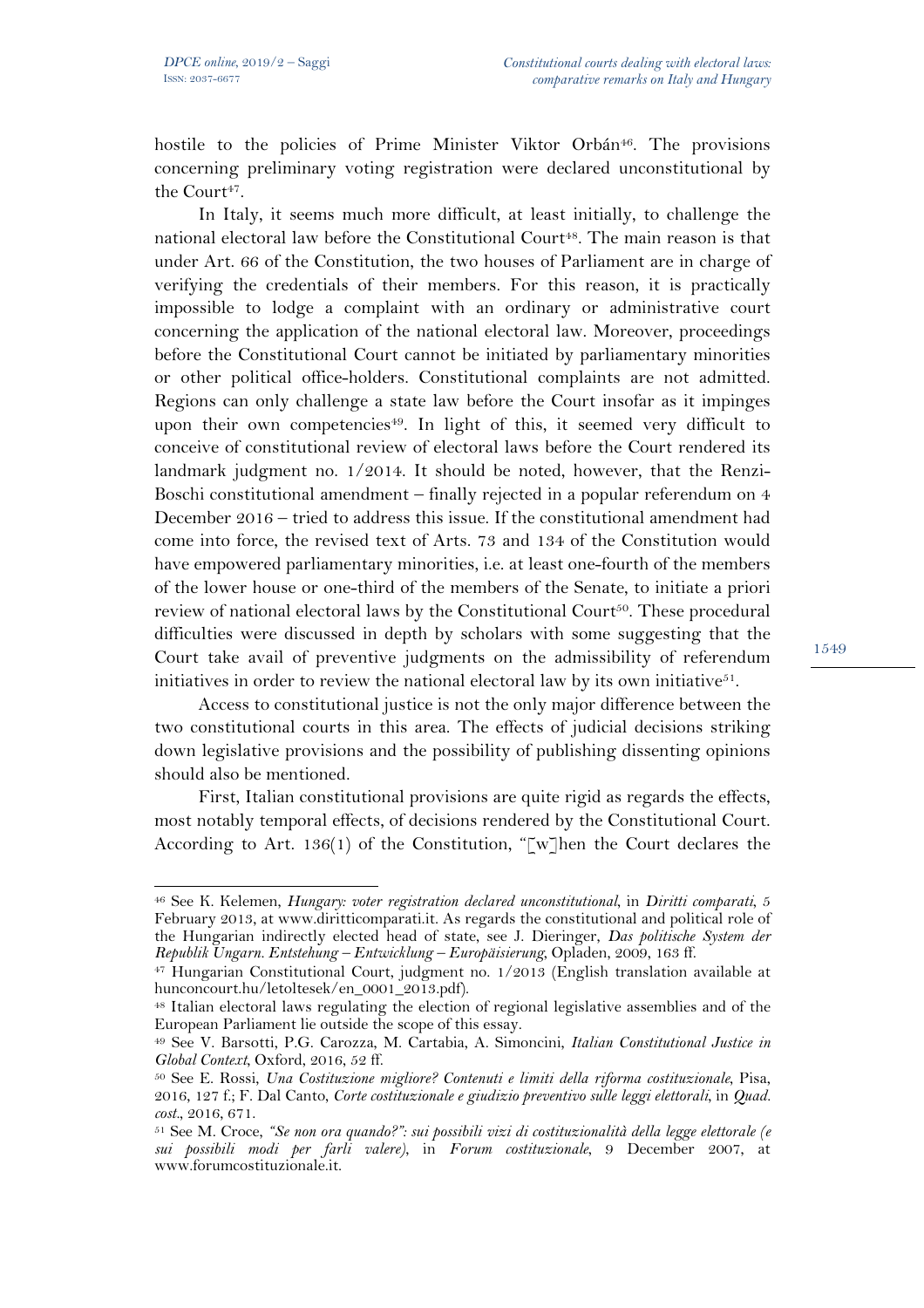constitutional illegitimacy of a law or enactment having force of law, the law ceases to have effect the day following the publication of the decision". In some cases, the Court has tried to cope with the problem of graduating the temporal effects of its judgments<sup>52</sup> and this might be particularly urgent with regard to national electoral laws, which the Court has consistently described as constitutionally mandated laws (*leggi costituzionalmente necessarie*)53. Under this doctrine of the Court, the electoral law is constitutionally mandated because it is needed for the correct working of the legislature. For this reason, there should always be a fully-fledged, immediately applicable electoral law: this doctrine, which was developed with regard to referendum initiatives, considerably affects the review performed by the Court when an electoral law is at stake<sup>54</sup>. In the last few years, also because of the need to take into account the implications of the financial crisis, the Constitutional Court has been experimenting with more sophisticated decision-making techniques<sup>55</sup>.

In Hungary, on the other hand, the power of the Court to graduate the temporal effects of its decisions is more clearly and comprehensively regulated at Sect. 45(4) of Act CLI of 2011. This strengthens the institutional position of the Court vis-à-vis the legislature when reviewing so crucial a law as the national electoral law. Moreover, the Court may also point at an unconstitutional omission of the legislature and call upon it to meet its legislative duty before the expiration of a judge-set deadline. This was the case, for instance, with judgment no. 22/2005 (see later).

A final relevant point is the willingness of a constitutional court to engage, more or less explicitly, in a comparative "dialogue" with the case law of its counterparts in other jurisdictions, thereby borrowing arguments and citing judgments of other courts. In this sector of the legal order, the activist approach of the German Federal Constitutional Court and its demanding interpretation of the principle of equal suffrage are an obvious, prestigious reference. On the other hand, both the Italian and Hungarian constitutional courts have been criticised for their rather unsystematic, inconsistent use of comparative arguments in their respective case laws<sup>56</sup>.

 $\overline{a}$ <sup>52</sup> See V. Barsotti, P.G. Carozza, M. Cartabia, A. Simoncini, *Italian Constitutional Justice in Global Context*, cit., 87 f.

<sup>53</sup> Italian Constitutional Court, judgment no. 26/1997.

<sup>54</sup> As remarked by V. Barsotti, P.G. Carozza, M. Cartabia, A. Simoncini, *Italian Constitutional Justice in Global Context*, cit., 51.

<sup>55</sup> See C. Bergonzini, *The Italian Constitutional Court and Balancing the Budget*, in 12 *Eur. Const. L. Rev.* 177 (2016).

<sup>56</sup> See P. Passaglia, *Il diritto comparato nella giurisprudenza della Corte costituzionale: un'indagine relativa al periodo gennaio 2005-luglio 2015*, in *Giurcost.org*, 13 July 2015, at www.giurcost.org/studi/passaglia6.pdf; Z. Szente, *Hungary: Unsystematic and Incoherent Borrowing of Law. The Use of Foreign Judicial Precedents in the Jurisprudence of the Constitutional Court, 1999-2010*, in T. Groppi, M.C. Ponthoreau (Eds), *The Use of Foreign Precedents by Constitutional Judges*, Oxford, 2013, 253; A. Jakab, J. Fröhlich, *The Constitutional Court of Hungary*, in A. Jakab, A. Dyevre, G. Itzvocich (Eds), *Comparative Constitutional Reasoning*, Cambridge, 2017, 394, 418 f.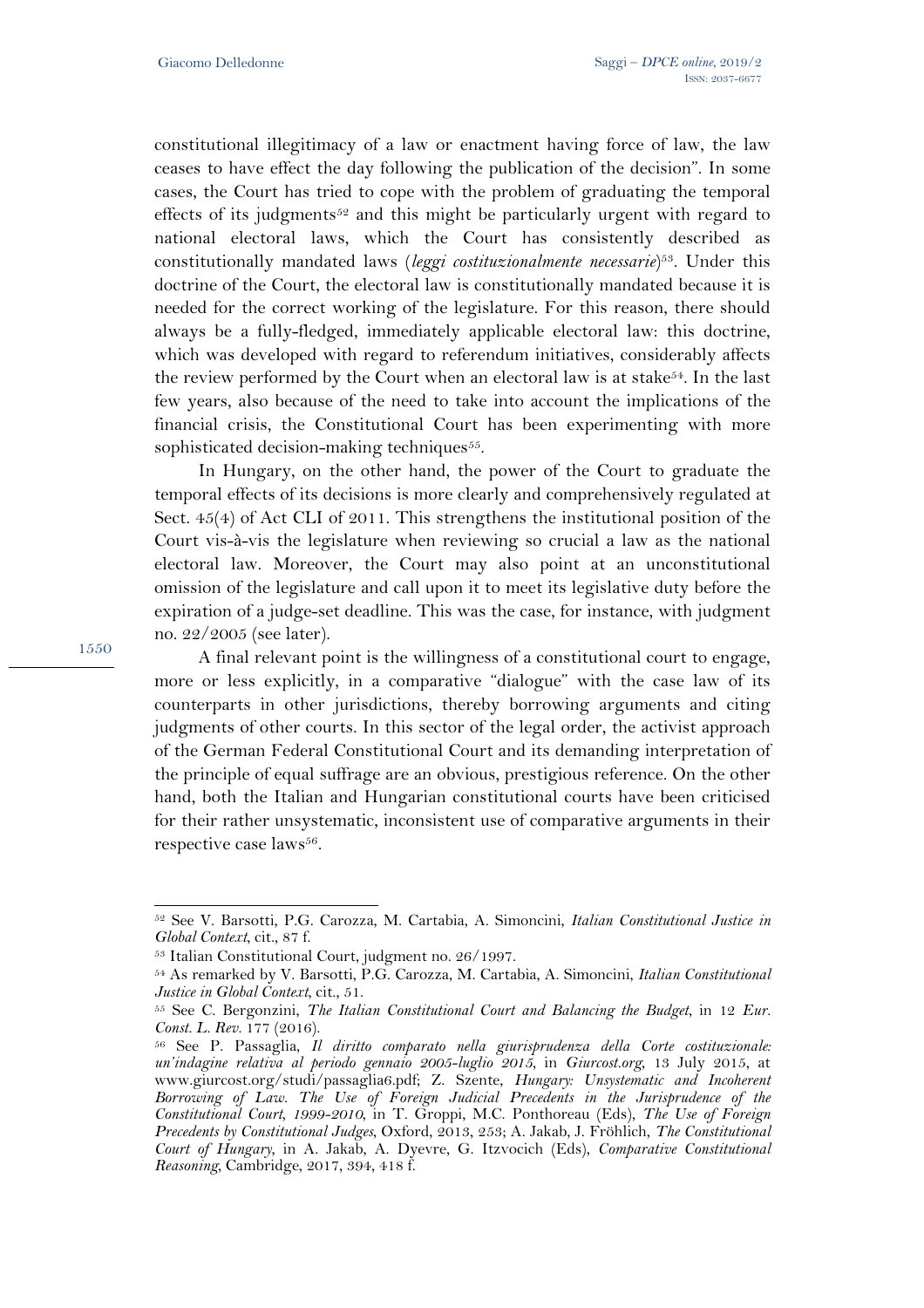## **4. The evolution of electoral legislation in Italy and Hungary since the 1990s**

According to classical political science analyses, electoral systems "tend to be very stable and resist change"57. In the last two decades, however, electoral reform has been a major issue on the political agenda both in Italy and Hungary. Those debates have been somehow ambiguous, as the involved actors have discussed both about modifying the system in place and switching to a new one. In Italy, the relative instability of electoral legislation since the early 1990s, as well as before the establishment of the Republic, in the pre-Fascist phase of the history of the Kingdom of Italy, has been viewed as providing evidence of a longlasting troublesome relationship between voters and political elites<sup>58</sup>. The Hungarian case is slightly different as after 1989, it was marked by apparent stability because of the lack of political consensus about how to modify the provisional electoral law of 20 October 198959. After 2010, the electoral system has been modified in the framework of the wider process of constitutional overhaul promoted by Viktor Orbán's government.

In the 1990s, both countries adopted electoral systems which somehow resemble the German mixed system of "personalised proportional representation" (*personalisierte Verhältniswahl*) but fundamentally differ from it as they are more concerned with political stability than with proportionality. Thus, the majoritarian component of those electoral systems is no less important than the proportional one. In Hungary, the adoption of a mixed electoral system was part of the Transition settlement, with Communist and Free Democrats favouring single-member districts and the "historic parties"<sup>60</sup> favouring a return to the electoral system of 1945, based on proportional representation $61$ . Possibly for this reason, the final compromise, a two-round voting system with a 5 percent threshold, 176 MPs elected in single-member constituencies, 152 on the basis of district lists and 58 on the basis of national lists, was somehow "eternised" by Art. 71(3) of the Constitution, which ensured its stability until Fidesz won a two-thirds majority at the 2010 general election. Hungarian

 $\overline{a}$ <sup>57</sup> A. Lijphart, *Electoral Systems and Party Systems: A Study of Twenty-Seven Democracies 1945- 1990*, Oxford, 1994, 52.

<sup>58</sup> See S. Cassese, *Governare gli italiani. Storia dello Stato*, Bologna, 2014, 80 ff.

<sup>59</sup> See M. Dezső, *Electoral System in Hungary 1985-2005*, in A. Jakab, P. Takács, A.F. Tatham (Eds), *The Transformation of the Hungarian Legal Order 1985-2005: Transition to the Rule of Law and Accession to the European Union*, Alphen aan den Rijn, 2007, 50, 62.

<sup>60</sup> I.e. the Christian Democrats and the Independent Smallholders' Party.

<sup>61</sup> See M. Dezső, *The New Electoral System of the Hungarian Republic*, in 32 *Acta Juridica Hungarica* 129 (1990); S. Bartole, *Riforme costituzionali nell'Europa centro-orientale. Da satelliti comunisti a democrazie sovrane*, Bologna, 1993, 73; B. Owen, *I nuovi sistemi elettorali nei paesi dell'Est europeo*, in M. Luciani, M. Volpi (Eds), *Riforme elettorali*, Roma-Bari, 1995, 391, 393; G. Tóka, *Seats and Votes: Consequences of the Hungarian Election Law*, in G. Tóka (Ed), *The 1990 Elections to the Hungarian National Assembly*, Berlin, 1995, 41; J.W. Schiemann, *Hedging Against Uncertainty: Regime Change and the Origins of Hungary's Mixed-Member System*, in M.S. Shugart, M.P. Wattenberg (Eds), *Mixed-Member Electoral Systems: The Best of Both Worlds?*, Oxford, 2001, 231. As regards the electoral law of 1945, see see detailed description by P. Santarcangeli, *La legge elettorale ungherese*, Firenze, 1946, 26 f.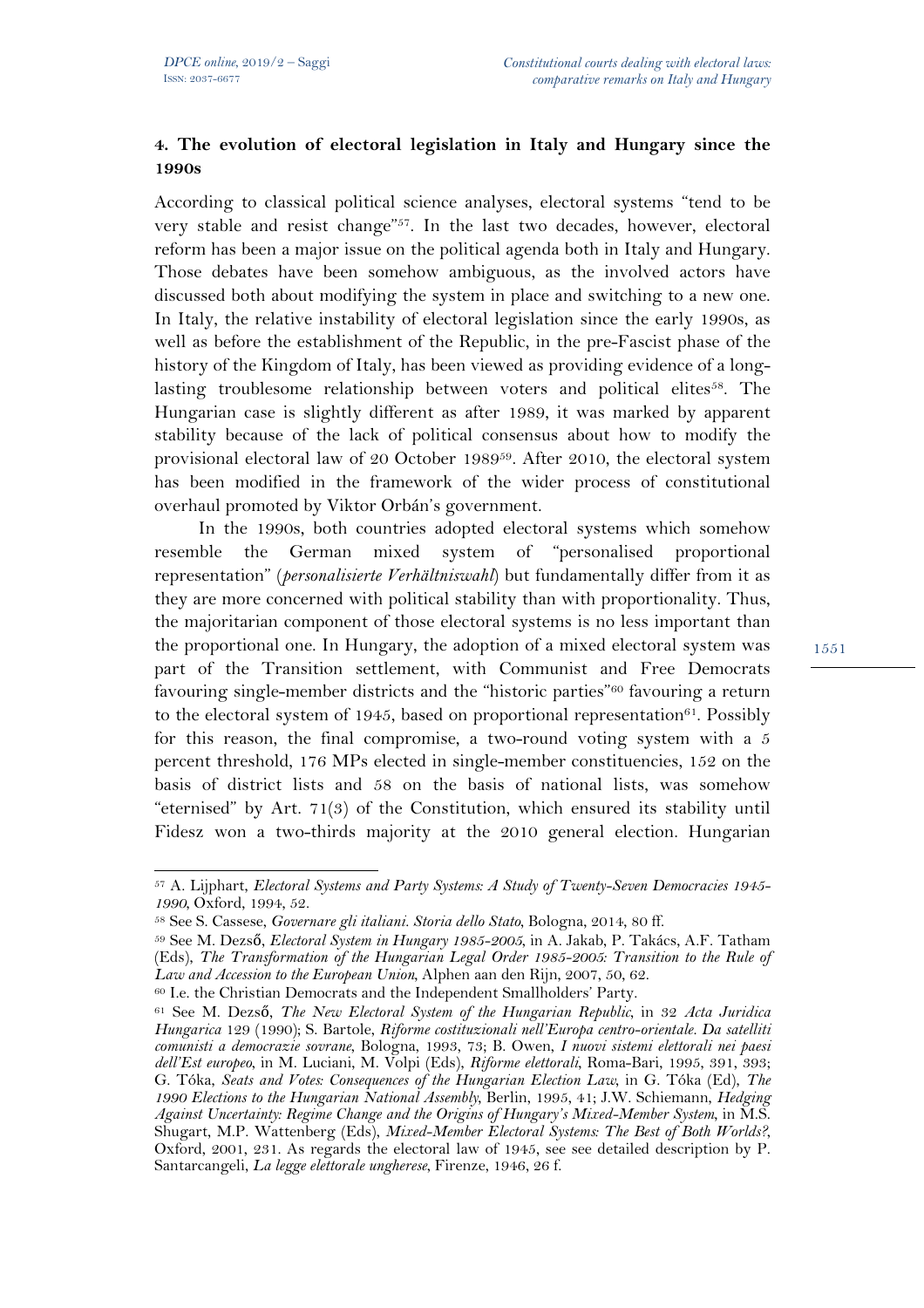electoral legislation, which has "rarely ran in tandem with European trends" suddenly became "modern by European standards … when embracing multiparty democracy ... in 1989"<sup>62</sup> as it succeeded in fulfilling the basic requirements of representation and proportionality and ensured the governability of the country63.

In the wake of the Tangentopoli scandals, the end of the Cold War and the fatal decline of the once-dominant Christian Democracy party, Italian electoral laws underwent a process of deep transformation. Laws no. 276/1993 and 277/1993, known as Mattarella laws, chose mixed electoral systems for the Chamber of Deputies and the Senate, combining single-member constituencies and proportional representation. Their goal was to reconcile representation and governmental stability and to foster a bipolarisation of the political system64.

After that, electoral reform proposals were frequent and ultimately successful. In the Hungarian political debate, the main controversial points were the two-round system and constituency boundaries. In Italy, on the other hand, political elites were suspicious of single-member districts.

In Hungary, a new electoral law was passed by Parliament on 23 December 2011 (cardinal Act CCIII on the Elections of Members of Parliament of Hungary)<sup>65</sup>. The system is based, again, on a combination of proportional representation and single-member districts (*egyéni választókerületek*). However, there are two major differences from the previous regulation, with the elimination of the two-round vote and the introduction of a winner compensation mechanism. Under the latter, the votes cast for the winning candidate in a single-member constituency and the number of votes remaining, after deducting the number of votes for the runner-up candidate plus one, are considered as surplus votes during the distribution of the mandates from the party list<sup>66</sup>.

The Venice Commission issued an opinion on the new electoral law of Hungary, in which it signalled both the positive and more worrying aspects. The latter had to do with the confrontational climate prior to the approval of the law and with its contents – "While it is advisable that the rules governing the constituencies' delimitation are included in a cardinal law, particularly, the distribution formula, the inclusion of a detailed list of constituencies in the cardinal law undermines an efficient method of updating the constituencies in

1552

<sup>62</sup> M. Dezső, *Electoral System in Hungary 1985-2005*, cit., 50.

<sup>63</sup> M. Dezső, *Electoral System in Hungary 1985-2005*, cit., 62.

<sup>64</sup> See F. Clementi, *Vent'anni di legislazione elettorale (1993-2013). Tra il già e il non ancora*, in *Riv. trim. dir. pubbl.*, 2015, 557.

<sup>65</sup> See F. Vecchio, *Teorie costituzionali alla prova. La nuova Costituzione ungherese come metafora della crisi del costituzionalismo europeo*, Padova, 2013, 89 ff.; M. Szánthó, *"May There Be Peace, Freedom and Accord" – the Background, Adoption Contents and Content of Hungary's New Electoral System – Part I*, in 6 *Hungarian Review* no. 5 (2015); M. Szánthó, *"May There Be Peace, Freedom and Accord" – the Background, Adoption Contents and Content of Hungary's New Electoral System – Part II*, in 6 *Hungarian Review* no. 6 (2015) (both available at www.hungarianreview.com).

<sup>66</sup> In practical terms, this means that if the winning candidate (belonging to party A) gests 15000 votes, with the runner-up (candidate of party B) getting 12400, the number of surplus votes is  $15000 - (12400 + 1) = 2599$ .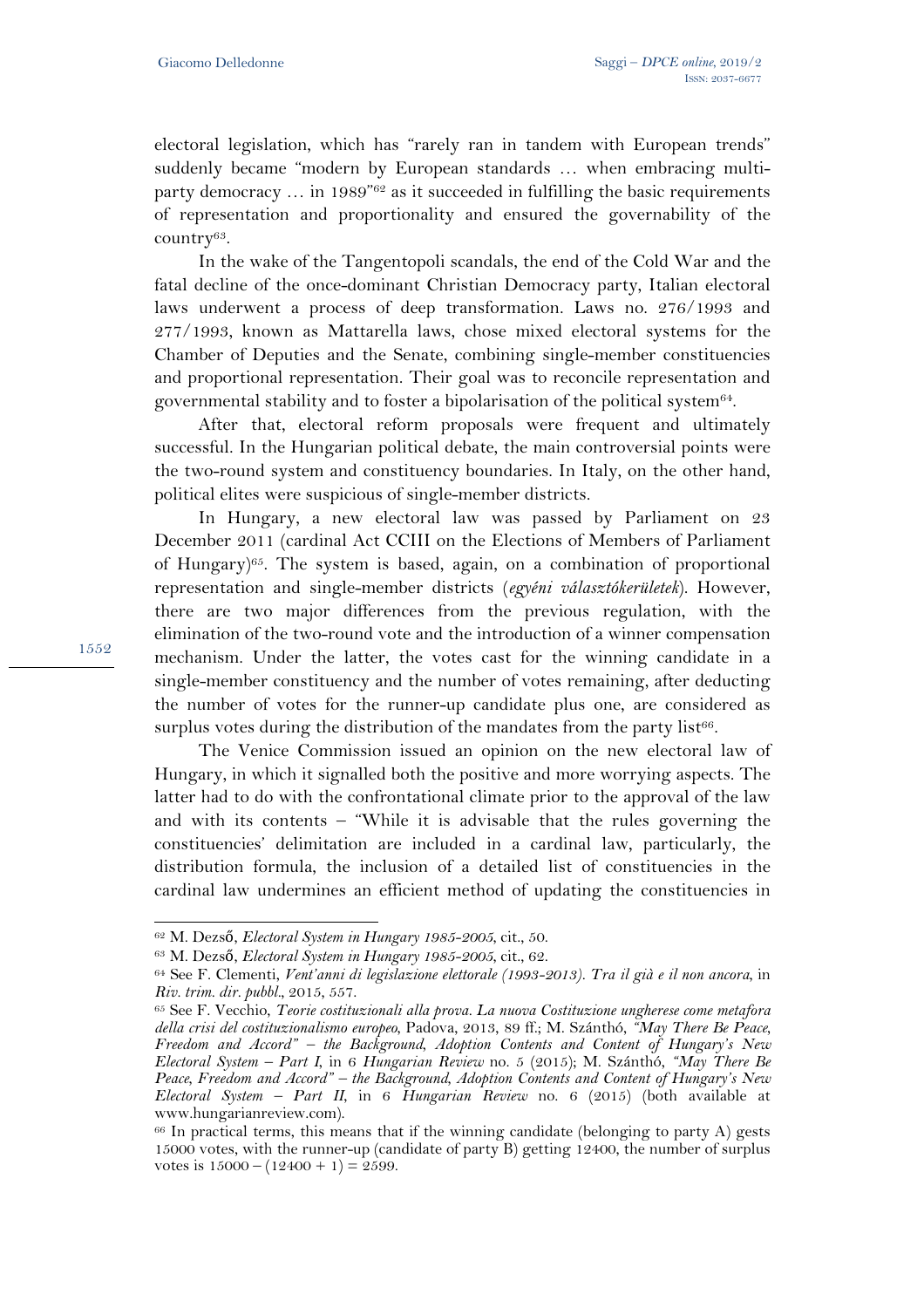respect of the principle of equality of voting rights, as it requires a qualified majority"67. Scholarly analyses were no less nuanced: the new electoral law was unlikely to "fail simple tests of constitutionality", while "probably distort[ing] the expression of the popular will in seat distributions and thus generat  $\lceil \text{ing} \rceil$ cynicism regarding democratic institutions and a drop in political legitimacy in Hungary"68. In the same vein, Arato defined the new electoral law as "an incumbent protection measure incompatible with both the essence of written democratic constitutions, and parliamentary representation, which seek to protect the polity and the citizens against the self-aggrandizement of incumbents"69.

In Italy, single-member districts were eliminated shortly before the general election of 2006: that move generated some criticism because of the opportunistic attitude of the then parliamentary majority. The new electoral law (law no. 244/2005) introduced a peculiar voting system based on proportional representation and a 340-seat bonus (out of 630 seats in the lower house) for the winning coalition of party lists, regardless of its share of votes. With regard to the Senate, bonuses for winning coalitions were allocated at the regional level. Members of Parliament would be elected from closed lists (*liste bloccate*), which greatly strengthened the power of party elites in choosing candidates for parliamentary seats. After fundamental provisions of law no. 244/2005 were declared unconstitutional by the Constitutional Court in judgment no. 1/2014, the legislature passed a new electoral law (law no. 52/2015, known as *Italicum*) which reproduced, with some modifications, the structure of the electoral system previously in force. Law no. 52/2015 only applied to the lower house, whereas the Senate was supposed to turn into an indirectly elected assembly had the Renzi-Boschi constitutional amendment come into force. Under law no. 52/2015, recently reviewed by the Constitutional Court in judgment no. 35/2017, the party list getting at least 40 percent on the first ballot or 50 percent on the second ballot would have automatically got the 340-seat bonus. Meanwhile, the closed list mechanism had somehow been moderated, being restricted to top candidates. A few months before the general election of 2018, the electoral law currently in force (law no. 165/2017, also known as *Rosatellum*) was approved. The current electoral law does not provide for any bonuses and puts in place a mixed system with a prevailingly proportional inspiration.

l <sup>67</sup> Venice Commission, Opinion no. 662/2012 on the Act on the Elections of Members of Parliament of Hungary, § 17.

<sup>68</sup> G. Tóka, *Constitutional Principles and Electoral Democracy in Hungary*, in E. Bos, K. Pócza (Eds), *Verfassunggebung in konsolidierten Demokratien. Neubeginn oder Verfall eines politischen Systems?*, Baden-Baden, 2014, 309, 327. See also G. Halmai, K.L. Scheppele (Eds), *Opinion on Hungary's New Constitutional Order: Amicus Brief fort he Venice Commission on the Transitional Provisions of the Fundamental Law and the Key Cardinal Laws*, February 2012 (available at http://lapa.princeton.edu/hosteddocs/hungary/Amicus\_Cardinal\_Laws\_final.pdf).

<sup>69</sup> A. Arato, *Post-Sovereign Constitution Making: Learning and Legitimacy*, Oxford, 2016, 212.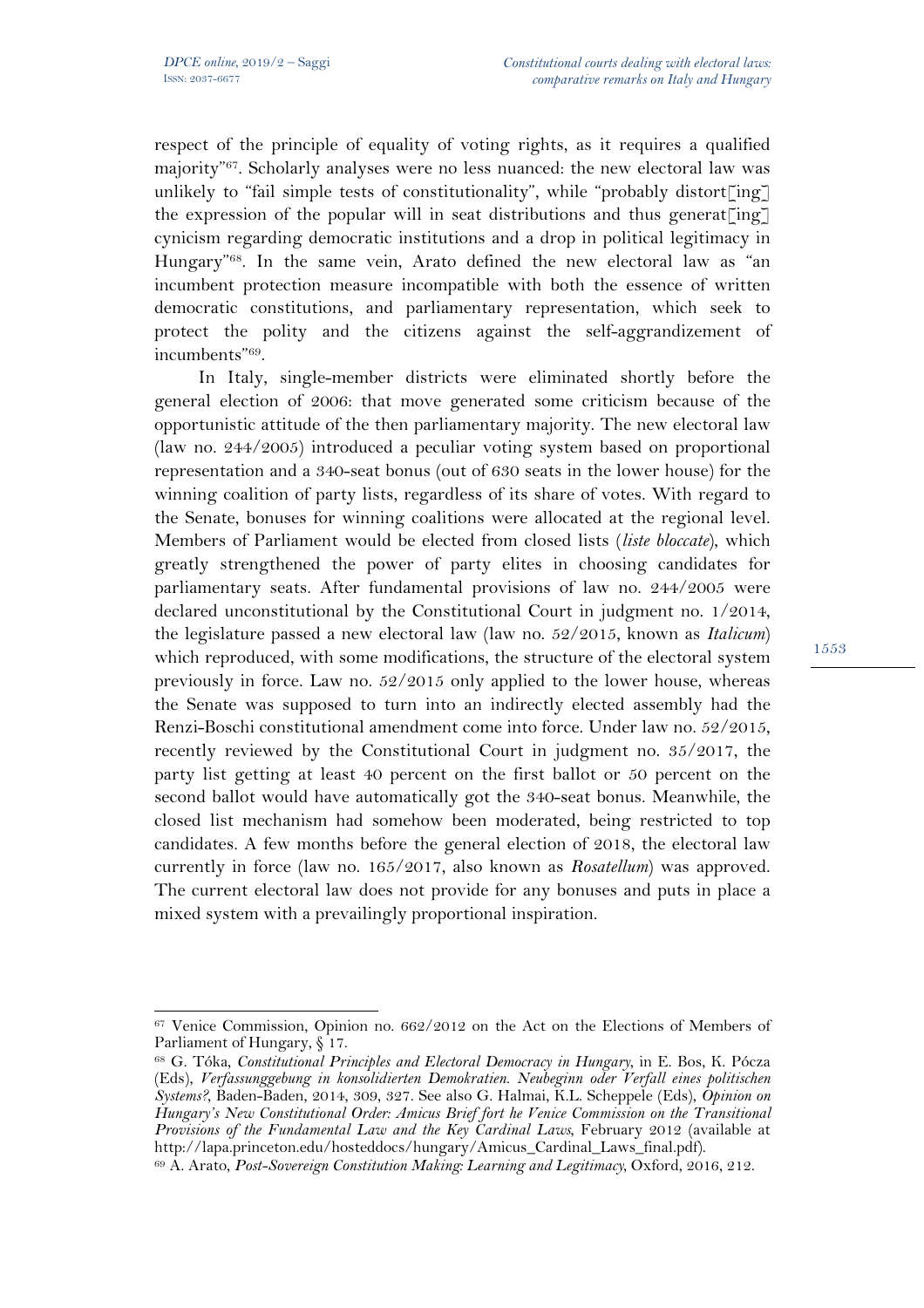### **5. The case law of the two constitutional courts**

For the reasons mentioned above, constitutional review of electoral laws for the national legislature has generally been seen as less "dramatic" in Hungary than it used to be in Italy.

### *5.1. The case law of the Italian Constitutional Court*

Until the dramatic turning point embodied by judgment no. 1/2014, it was very difficult for the Italian Constitutional Court to review the national electoral law. Still, the Court had the chance to review electoral laws applying to municipal and provincial representative bodies, regional legislative assemblies and the High Council of the Judiciary. In those judgments, the Court favoured a moderate reading of the principle of equal suffrage entrenched at Art. 48 of the Constitution<sup>70</sup>.

After 2005, dissatisfaction with the new electoral law (law no. 244/2005) became more and more evident among the public. This mainly had to do with massive resort to closed list and the possible irrational disproportion between the 340-seat bonus and the actual share of votes of the winning coalition<sup> $71$ </sup>. As the legislature could not or did not want to amend law no. 244/2005, there were repeated attempts to abrogate some of its main provisions and to manipulate its contents by means of referendum initiatives. The Constitutional Court had to rule on the admissibility of two referendum initiatives. In both cases, it took care of warning that "questions concerning the constitutionality of the Law affected by the request for a referendum or of the resulting legislation cannot be considered during proceedings to review the admissibility of referenda". On the other hand, Parliament was invited to pay attention to the "problematic aspects" of law no. 244/2005, "with particular regard to the allocation of an automatic majority, both in the Chamber of Deputies and the Senate of the Republic, irrespective of the achievement of any minimum number of votes and/or seats"72.

Widespread dissatisfaction with this law led to judgment no. 1/2014, which came as a surprise in many respects. A group of voters had claimed before ordinary courts that the existing electoral law was violating their voting rights under Art. 48 of the Constitution and the Court of Cassation finally referred the case to the Constitutional Court. The Court decided to hear the case in spite of a well-established line of case law, pursuant to which such complaints would probably have been declared inadmissible. The reason for this decision was that

1554

<sup>70</sup> Italian Constitutional Court, judgments no. 43/1961, 6/1963, 60/1963, 168/1963, 39/1973, 438/1993, 429/1995, 456/1995, 107/1996, 356/1998, 260/2002, 173/2005, and 15/2008.

<sup>71</sup> By way of example, at the general election of 2013 the left-wing coalition got 29,55 percent of the votes compared with 29,11 percent for the right-wing coalition and 25,55 percent for the Five Star Movement. Still, the leftist parties won the 340-seat bonus at the lower house.

<sup>72</sup> All citations are drawn from judgment no. 13/2012 of the Italian Constitutional Court (English translation available at www.cortecostituzionale.it/documenti/download/doc/recent\_judgments/S2012013\_Quara nta\_Cassese\_en.pdf). See also judgment no. 16/2008.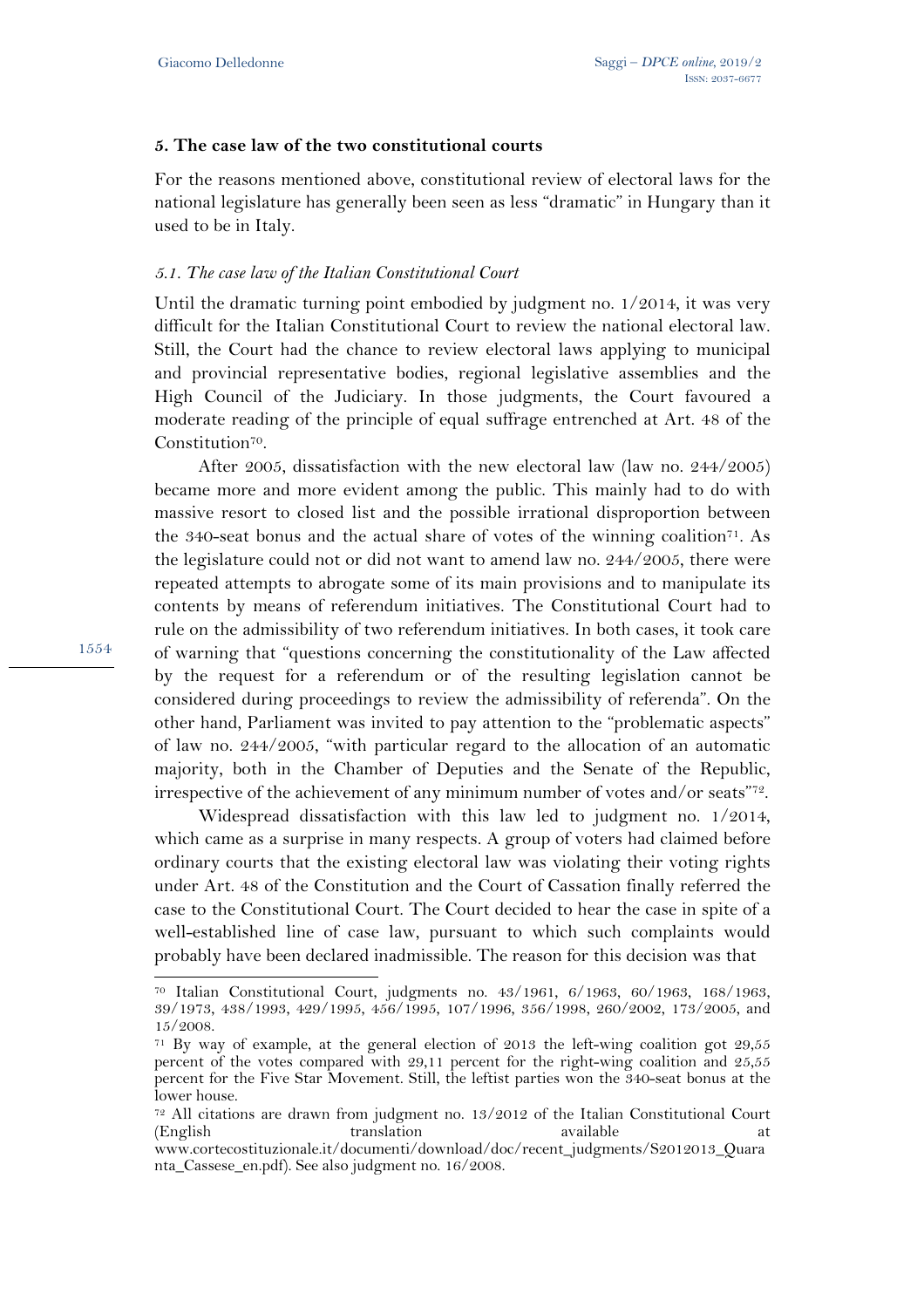"in the case under examination, the question relates to a fundamental right protected under the Constitution – the right to vote – an essential corollary of which is its association with an interest of society as a whole and has been proposed with the aim of putting an end to a situation of uncertainty regarding the effective scope of that right … due to the need to guarantee the principle of constitutionality, it is essential to conclude that the review power of this Court – which 'must cover the legal system as fully as possible' (see Judgment no. 387 of 1996) – must also apply to laws, such as that relating to elections to the Chamber of Deputies and the Senate, 'which would be more difficult to subject to  $\lceil \text{the Court's scrutiny} \rceil$  in any other manner' (see Judgments no. 384 of 1991 and no. 226 of 1976)"73.

In previous judgments, concerning electoral systems for other representative bodies, the Italian Court had generally stuck to the assumption that the principle of equal suffrage is about *Zählwertgleichheit* and not *Erfolgswertgleichheit*. In judgment no. 1/2014, the Court decided to depart from this assumption. In order to justify this major innovation, it resorted to distinguishing and explained why Parliament should be set apart from other elective bodies. The Court argued that

"the Houses of Parliament are the exclusive locus for '*national political representation'* (Article 67 of the Constitution) … they are formed on the basis of election and hence on popular sovereignty and … by virtue of this fact, they are vested with fundamental functions of 'a typical and unique nature' (see Judgment no. 106 of 2002), including the *direction* and *control of the government* along with the delicate functions associated with the *guarantee itself of the Constitution* (Article 138 of the Constitution) [i.e. amending the Constitution]"74.

Having in mind this and the mainly proportional nature of law no. 244/2005, the Court held that

"the fundamental principle of equality in voting … whilst this does not require ordinary legislation to choose any given system, it nonetheless demands that each vote potentially contribute with equal effect to the formation of elected bodies (see Judgment no. 43 of 1961) and is nuanced depending upon the particular electoral system chosen. *Within constitutional systems similar to the Italian system into which that principle is also incorporated, whilst the specific form of electoral system is not afforded constitutional status, the constitutional courts have for some time expressly acknowledged that, if the legislator adopts a proportional system, even only partially, it will create a legitimate expectation on the part of the electorate* that there will not be any imbalance in the effects of each vote, that is differing assessments of the 'weight' of each vote 'on the outcome' when allocating seats, except insofar as necessary in order to avoid impairing the proper operation of the parliamentary body…"75.

<sup>73</sup> Italian Constitutional Court, judgment no. 1/2014 (English translation available at www.cortecostituzionale.it/documenti/download/doc/recent\_judgments/1-2014\_en.pdf). See also A. Baraggia, *Italian Electoral Law: A Story of an Impossible Transition?*, in 16 *Election L. J.* 272 (2017).

 $\overline{a}$ 

<sup>74</sup> Italian Constitutional Court, judgment no. 1/2014 (emphases added).

<sup>75</sup> Ibid. (emphasis added).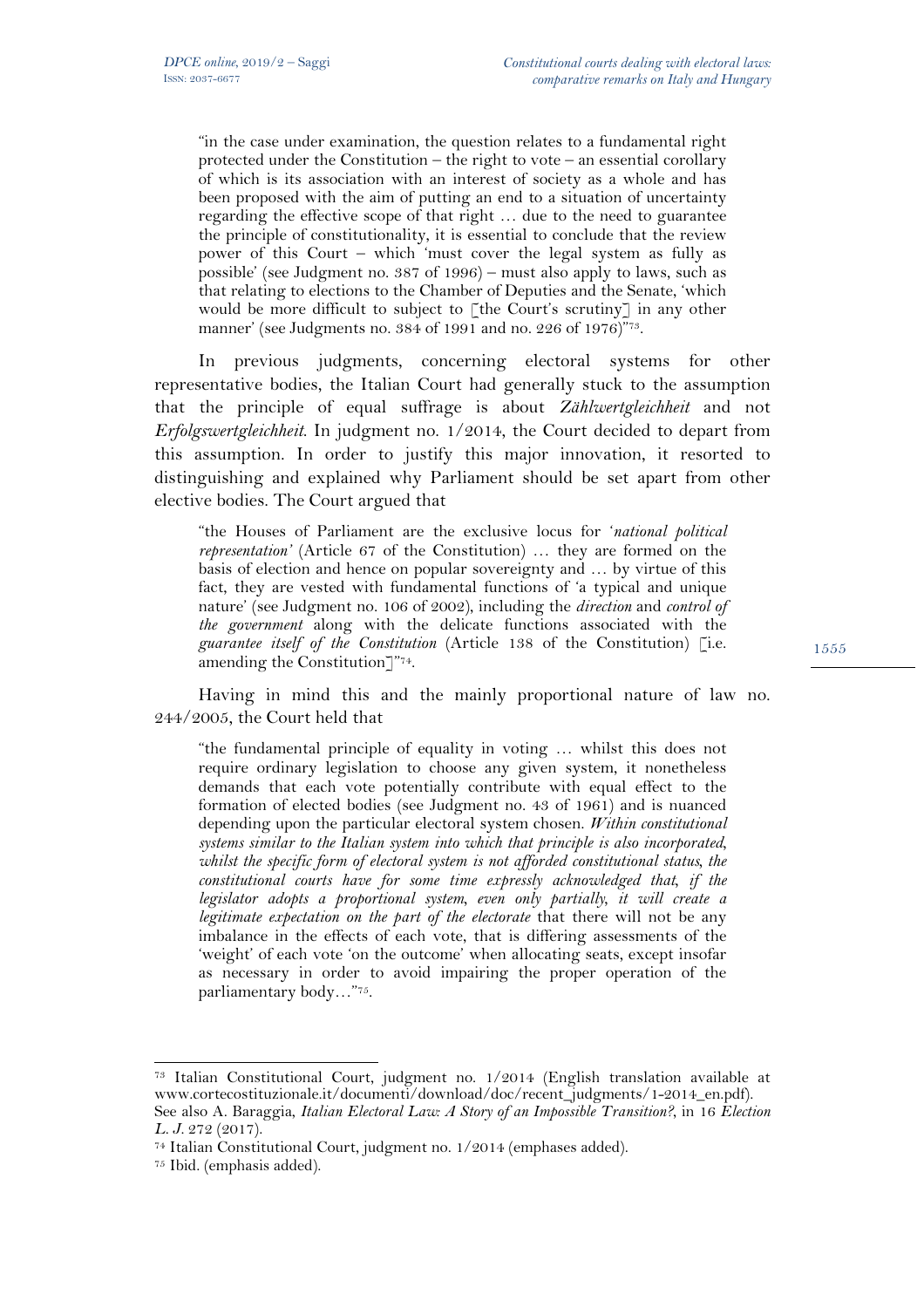Interestingly, the Court resorted to comparison with the case law of the German Federal Constitutional Court in order to strengthen its point about the two-sided meaning of the principle of equal suffrage.

On the other hand, the provisions attributing a bonus to the winning coalition – regardless of its share of votes – were declared unconstitutional as they failed the proportionality test. Governmental stability may well be "an objective of constitutional significance"; however, it cannot be pursued in a way that "excessively limits the representative function of the Chamber of Deputies, as well as the equal status of each individual right to vote, in such a manner as profoundly to alter the composition of the democratic representative bodies on which the entire architecture of the prevailing constitutional order is based"76.

Finally, the Court considered the wider impact of its judgment on the sitting Parliament and did not declare it illegitimate – "this decision is not capable of impinging in any way even on the acts which the Houses of Parliament may adopt before the next elections: the Houses are constitutionally necessary and essential bodies and cannot cease to exist or lose their capacity to act at any time"77. This point became highly controversial in the heated discussion about the legitimacy of the Renzi-Boschi reform78.

In January 2017, the Italian Constitutional Court rendered its muchawaited judgment regarding the electoral law no. 52/2015 (judgment no. 35/201779). Again, it decided to hear the case raised by groups of voters and activists before ordinary courts, thus confirming its judgment of 2014.

The Court upheld the 40 percent threshold which the winning list has to pass on the first ballot in order to receive the bonus. On the other hand, the provisions concerning the second ballot were declared unconstitutional, as the possible national victory of a list having collected a modest share of votes on the first ballot might turn into an unreasonable sacrifice of the constitutional principles of representation and equal suffrage. Again, the legislative provisions at stake – aiming at favouring governmental stability – failed the proportionality test. Moreover, the possible second ballot is not unconstitutional per se but could be conceived as such because it is held at the national level and is incorporated into an allegedly proportional voting system. The final point of the judgment is perhaps the most interesting one. After judgment no. 35/2017, Italy was left with two clearly different voting systems for the Chamber and Deputies and the Senate. In its reasoning, the Court seems to embrace a no-nonsense approach: having two different voting systems for the houses of parliament is not forcedly unconstitutional. This, however, should be reconsidered in the aftermath of the massive rejection of the Renzi-Boschi constitutional amendment last December:

 $\overline{a}$ 

<sup>76</sup> Ibid.

<sup>77</sup> Ibid.

<sup>78</sup> See e.g. G. Azzariti, R. Bifulco, F. Bilancia *et al.*, *Dieci domande sulla riforma costituzionale*, in *Quad. cost.*, 2016, 219.

<sup>79</sup> See P. Faraguna, *Do You Ever Have One of Those Days When Everything Seems Unconstitutional?': The Italian Constitutional Court Strikes own the Electoral Law Once Again*, in 13 *Eur. Const. L. Rev.* 778 (2017).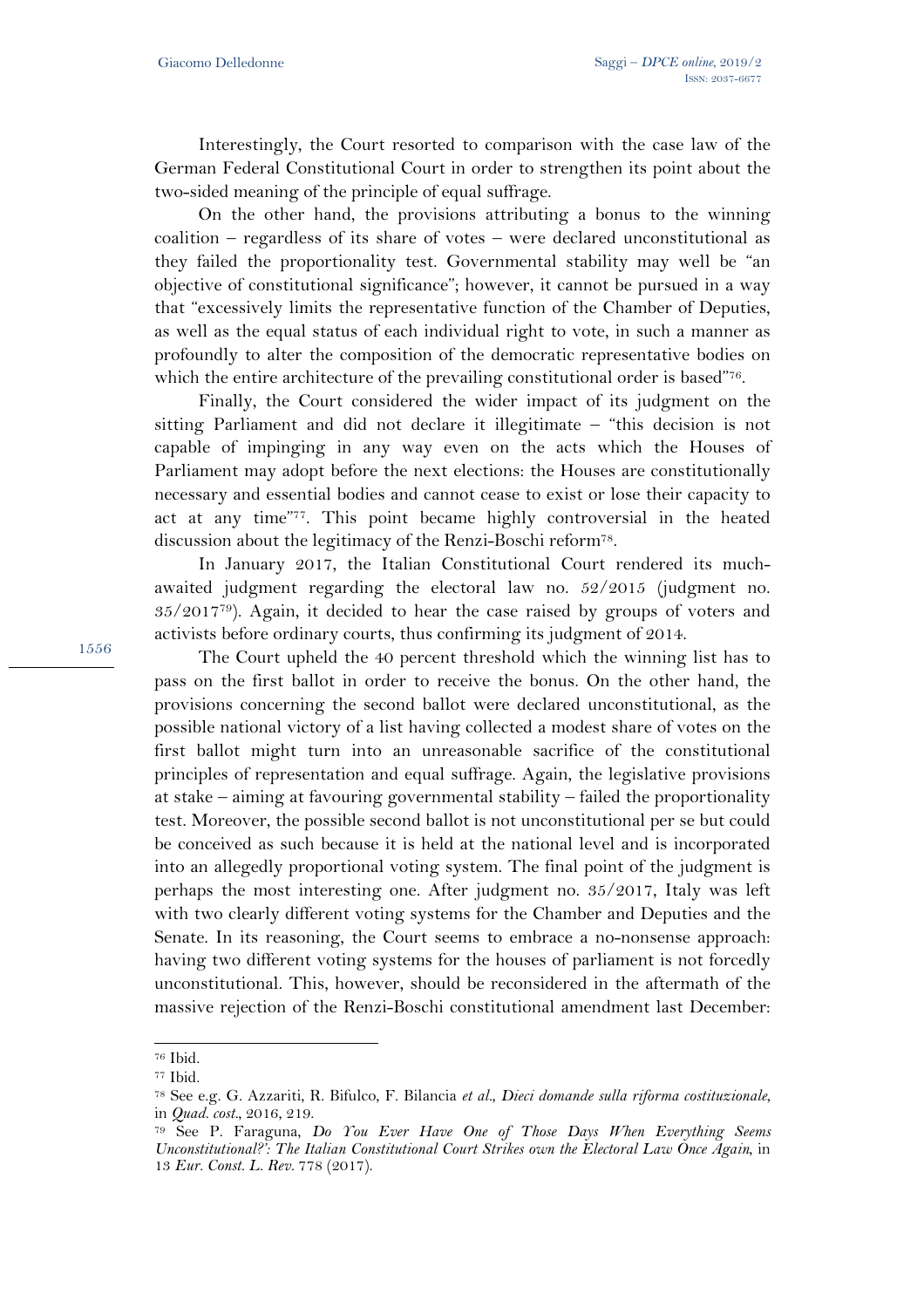$\overline{a}$ 

"while the Constitution does not oblige the legislature to introduce identical electoral systems for the two branches of Parliament, it does nevertheless require that the systems adopted, in order not to compromise the correct functioning of the parliamentary form of government, and despite their potential differences, must not impede, upon the outcome of elections, the formation of homogeneous parliamentary majorities"80.

It is interesting to note that most of these arguments have been used by the Court with regard to proportional voting systems. The issue would be addressed in a significantly different way if the legislature decided to adopt again a voting system based on single-member constituencies<sup>81</sup>.

As of today, the Constitutional Court has not rendered any judgments regarding the *Rosatellum* law. On the whole, it seems that one rationale is detectable by default in the electoral law currently in force, i.e. a willingness to avoid any manifest violations of substantive constitutional principles.

### *5.2. The case law of the Hungarian Constitutional Court*

From the beginning of the post-Communist constitutional transition, the Hungarian Constitutional Court has generally shown greater reluctance in the area of electoral laws. In a way, its cautious attitude is in sharp contrast with the generally proactive role which the Court was so willing to play in the first decade after the transition<sup>82</sup>. In practical terms, this means that the Court has generally stuck to a moderate reading of the constitutional principle of equal suffrage. In this respect, the leading case is judgment no. 3/1991, which upheld the 4 (later 5) percent threshold required for getting parliamentary seats in the party-list component of the electoral law of 1989. According to the Court:

"the principle of equality does not include the criterion of success at the polls; it does not mean that each person's vote is equally efficient. The fact that suffrage is equal does not and cannot mean that all political intentions expressed at election can be expressed with the same efficiency. … the result is inevitably disproportional. In view of this interpretation, the Constitutional Court has declared that the parliamentary threshold requirements do not infringe the requirement of equality of suffrage (judgment no. 3/1991)"83.

<sup>80</sup> Italian Constitutional Court, judgment no. 35/2017 (English translation available at www.cortecostituzionale.it/documenti/download/doc/recent\_judgments/2017\_35\_EN.pdf) .

<sup>81</sup> See A. Pertici, *La Corte costituzionale dichiara l'incostituzionalità della legge elettorale tra attese e sorprese (con qualche indicazione per il legislatore)*, in *Forum costituzionale*, 4 February 2014, 1,  $\sim$  6, at  $\sim$ 

http://www.forumcostituzionale.it/wordpress/images/stories/pdf/documenti\_forum/giuri sprudenza/2014/0003\_nota\_1\_2014\_pertici.pdf.

<sup>82</sup> In this regard, see A. Sajó, *Reading the Invisible Constitution: Judicial Review in Hungary*, in 15 *Oxford J. Legal St.* 253 (1995).

<sup>83</sup> M. Dezső (with B. Somody, A. Vincze, E. Bodnár, N. Novoszádek, B. Vissy), *Constitutional Law of Hungary*, Alphen aan den Rijn, 2010, 126.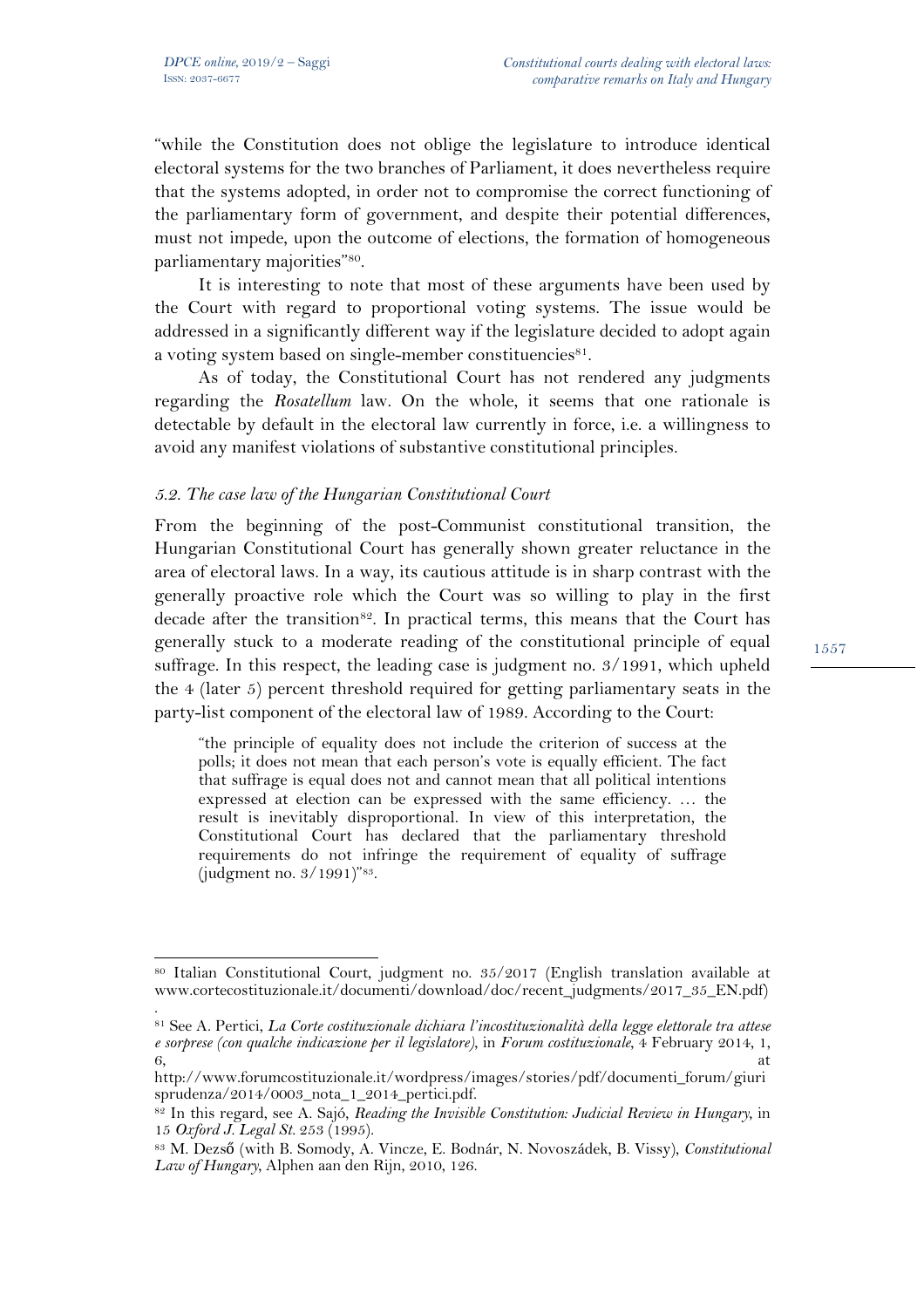On the other hand, the Hungarian Court showed greater concern for the respect of the principle of equal suffrage with regard to the size of singlemember constituencies. In its judgment no. 22/2005,

"the Constitutional Court has stated that it is a constitutional requirement derived from the principle of equal suffrage that there should be a minimized difference between the numbers of eligible voters in the individual constituencies"84.

In that judgment, the Hungarian Court did not only establish an unconstitutional legislative omission, it also called upon the Parliament to meet its legislative duty by 30 June 2007. In setting the deadline, the Constitutional Court paid attention to the constitutional concerns related to amending the Act directly before the general election of 2006. At last, the legislature did not fulfil its own legislative duty and constituency boundaries were not reviewed before the comprehensive electoral reform of 2011 was passed.

The Court also made it clear that

"the Parliament has a wide scale of discretion in establishing the system of election and the rules of procedure of the election. The legislator is free to define the constituency systems and the rules pertaining to the nomination of candidates voting and the obtainment of mandates. The Parliament may exercise this freedom of discretion in establishing the rules of election only within the constitutional limits and it is required to adopt rules that do not violate the provisions of the Constitution and do not unconstitutionally restrict any fundamental right regulated in the Constitution"85.

This overall cautious attitude has been put under stress after the Fundamental Law of 2011 came into force. In compliance with Art. 2(1) of the Fundamental Law, the legislature passed a new electoral law – in the form of a cardinal Act – on 23 December 2011 (Act CCIII on the Elections of Members of Parliament of Hungary). Again, the new voting system can be described as a mixed system. Harsh critics agree that it does not depart dramatically from the Hungarian legislative tradition in this area of the legal order but it still undeniably strengthens the position of the most successful party at the election, thanks to the combination of plurality (one-round) voting and voting compensation mechanism. Undoubtedly, the voting compensation mechanism does not foster the proportional component of the voting system regulated by cardinal Act no. CCIII of 2011. According to critics, there is some kind of mutual implication between the great number of cardinal Acts mentioned in the Fundamental Law – and of constitutional amendment passed after it came into force – and the majority enhancing<sup>86</sup> electoral laws of post-Communist Hungary.

The task of the Court appeared even more complicated as a constitutional amendment passed on 25 March 2013 had formally eliminated all decisions of the Court prior to 2011 as precedents.

l

<sup>84</sup> Ibid.

<sup>85</sup> Hungarian Constitutional Court, judgment no. 22/2005 (English translation available at hunconcourt.hu/letoltesek/en\_0022\_2005.pdf).

 $86$  But not majority-assuring, as it was the case with Italian laws no. 244/2005 and 52/2015.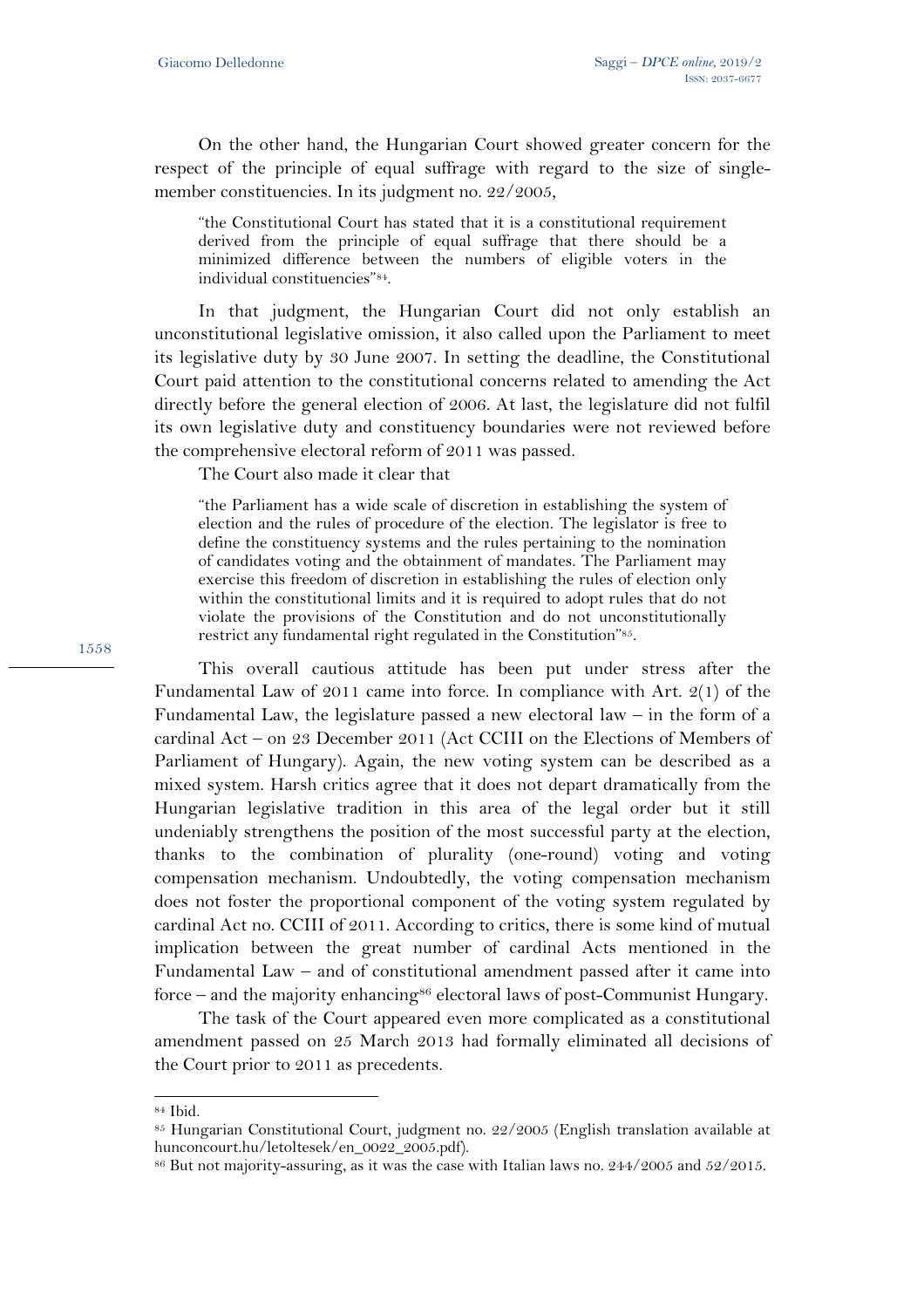The electoral law was first reviewed by the Constitutional Court in 2012 with regard to the voting registration issue. In 2014, it was challenged before the Court again. In judgment no. 3141/2014 of 9 May 2014, the Court adjudicated a constitutional complaint initiated by a political party with parliamentary representation called *Együtt* (Together)87. The complainant argued that winner compensation is contrary to the principle of equal vote – the party winning a single-member constituency is not only awarded that particular mandate but also extra points in the party-list calculations when it wins by more votes than needed.

In accordance with its case law, the Constitutional Court pointed out that the Fundamental Law does not contain detailed provisions about the electoral system itself; rather, it only prescribes some principles. On the other hand, the Court tried to develop a "reasonableness" test for the legislative provisions at stake: the relevant point was whether – and if so, to what extent – these norms limited the rights of the petitioners to vote and stand as candidates. At last, they did not fail this test.

The judgment was followed by a concurring opinion of Judge Béla Pokol and two dissenting opinions drafted by Judge László Kiss and Judges Miklós Lévay and András Bragyova respectively. Judge Lévay's opinion is quite interesting in that it tries to read the principle of equal suffrage in connection with fundamental rights and general guarantees of the rule of law. Furthermore, it also stressed that an opinion of the Court striking down the new electoral law should have limited the temporal effects of the annulment, so as to preserve the functionality of the Parliament elected at the general election of 2014.

### **6. Concluding remarks**

 $\overline{a}$ 

Comparative analysis has shown that the judicial review of electoral laws is currently one of the most formidable challenges for constitutional adjudication. Complex constitutional principles are at stake, most notably equality and representation but also the efficient operation of a parliamentary regime. At the same time, constitutional courts face massive pressure from both the public and political elites. The political debate which preceded Judgment no. 35/2017 of the Italian Constitutional Court provides a convincing example for this claim. Following the constitutional referendum on 4 December 2016, the *Italicum*  system looked doomed because of the case pending before the Court and also for political reasons. In fact, after the apparent failure of Matteo Renzi's reform attempts, even the *Italicum* electoral law seemed to have been deprived of political support. In the end, however, political elites decided not to change it

<sup>87</sup> See press release here: hunconcourt.hu/sajto/news/press-release-on-the-examination-ofthe-provisions-of-act-on-elections-concerning-the-surplus-votes. A summary of the decision (in English) is available here: www.codices.coe.int/NXT/gateway.dll?f= templates&fn= default.htm&vid= (full text in Hungarian available at public.mkab.hu/dev/dontesek.nsf/ 0/6EF7470F49B0A567C1257CC90033F3C7?OpenDocument).